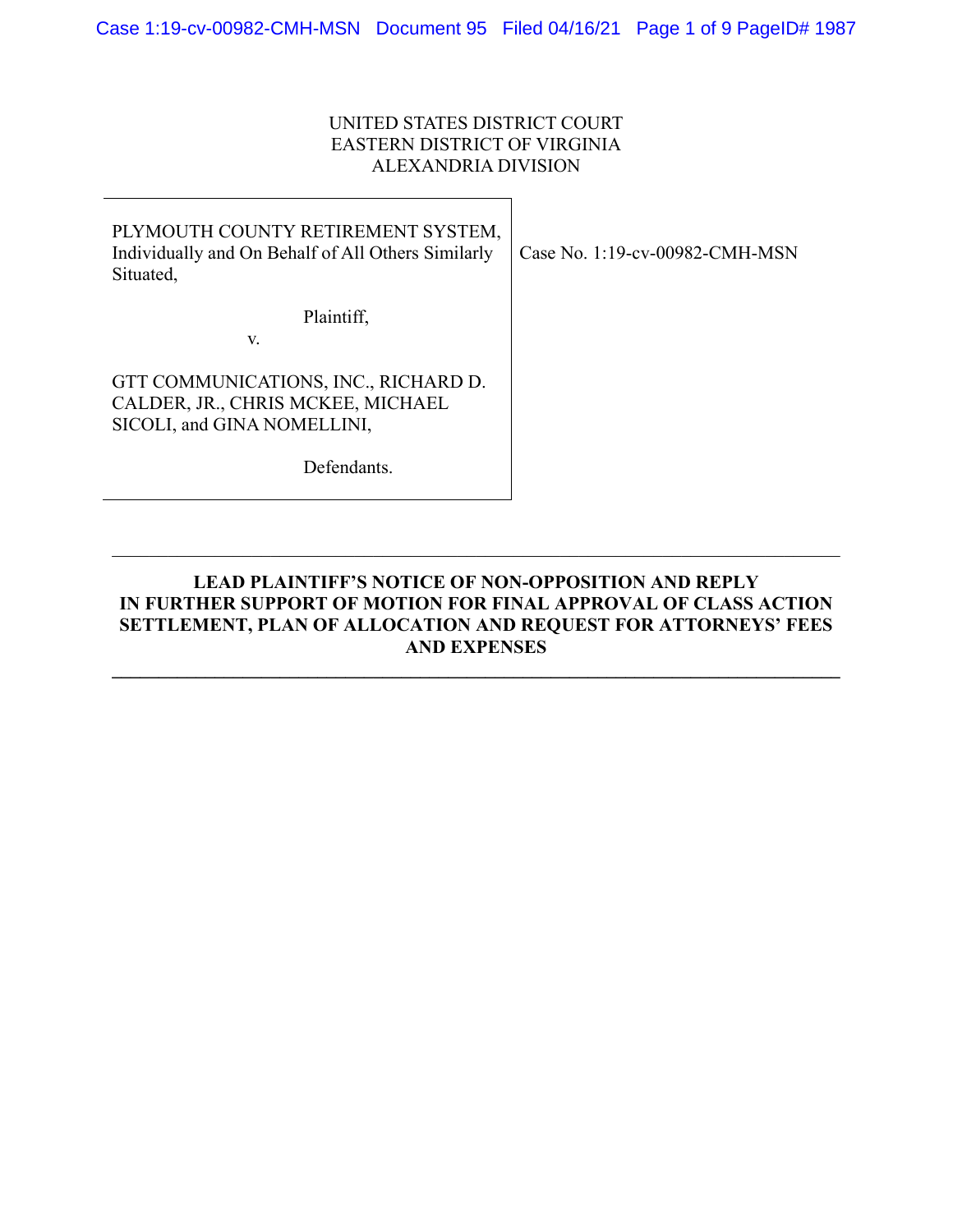# **TABLE OF CONTENTS**

| II.  |    |                                                                          |  |
|------|----|--------------------------------------------------------------------------|--|
|      | А. |                                                                          |  |
|      | В. |                                                                          |  |
|      | C. |                                                                          |  |
|      | D. | The Requested Attorneys' Fees and Expense Award is Fair and Reasonable 4 |  |
| III. |    |                                                                          |  |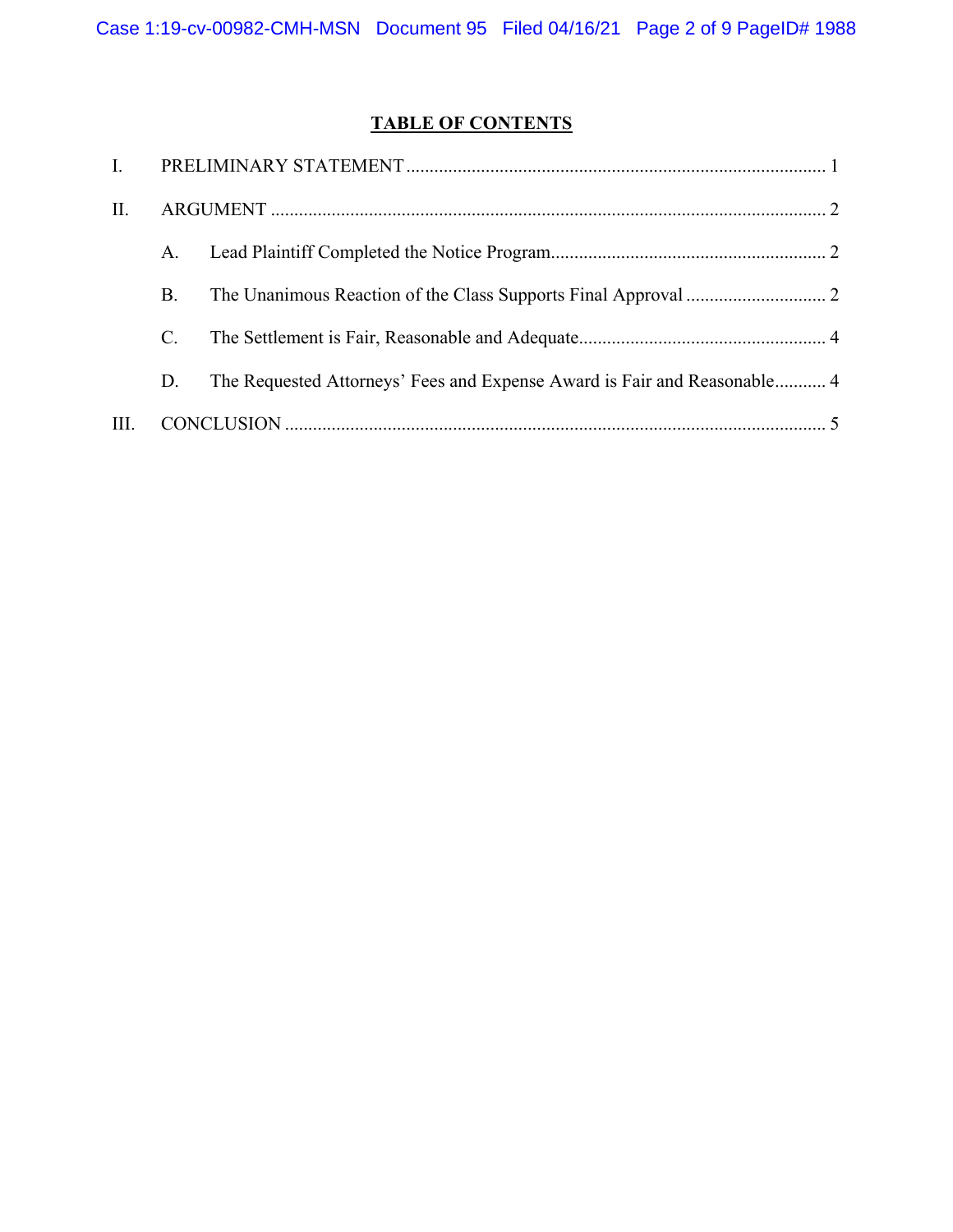Lead Plaintiff respectfully submits this notice of non-opposition and reply in further support of its Motion for Final Approval of Class Action Settlement, Plan of Allocation and Request for Attorneys' Fees and Expenses and Memorandum of Law in Support (ECF Nos. 91 and 92, the "Final Approval Motion" or "Final Approval Mot.").<sup>[1](#page-11-0)</sup>

### **I. PRELIMINARY STATEMENT**

As set forth in Plaintiff's opening papers, the \$25 million Settlement in this Action represents an excellent result for the Settlement Class. Indeed, in the face of substantial challenges in proving liability and damages, the costs and delays of continued litigation, GTT's current financial condition, and the Company's rapidly wasting insurance policy, continued litigation would have likely resulted in an inferior recovery, or no recovery at all.

Since the submission of the Final Approval Motion, the April 2, 2021 deadline for objections and requests for exclusion has passed. Lead Plaintiff is pleased to report that not a single Settlement Class Member objected to any aspect of the Settlement, the Plan of Allocation, or the fee and expense request. Moreover, Lead Plaintiff received no valid exclusion requests. The unanimous positive reaction from the Settlement Class is particularly meaningful here because the vast majority of GTT's shares, approximately 82%, are owned by institutional investors who have the acumen, motivation and resources to object or opt-out of the Settlement, if warranted. In light of the Settlement Class's endorsement and the fact that each of the factors that courts in the Fourth Circuit consider in the settlement approval process supports final approval, Lead Plaintiff respectfully submits that the proposed Settlement, Plan of Allocation, and request for attorneys' fees and expenses are fair and reasonable and should be approved.

<sup>&</sup>lt;sup>1</sup> Unless otherwise indicated, all capitalized terms have the meanings set forth in the Stipulation and Agreement of Settlement (ECF No. 84-1), the Final Approval Motion, or in the Declaration of Lester R. Hooker in Support thereof (ECF No. 93). All citations and internal quotations are omitted, and all emphasis is added.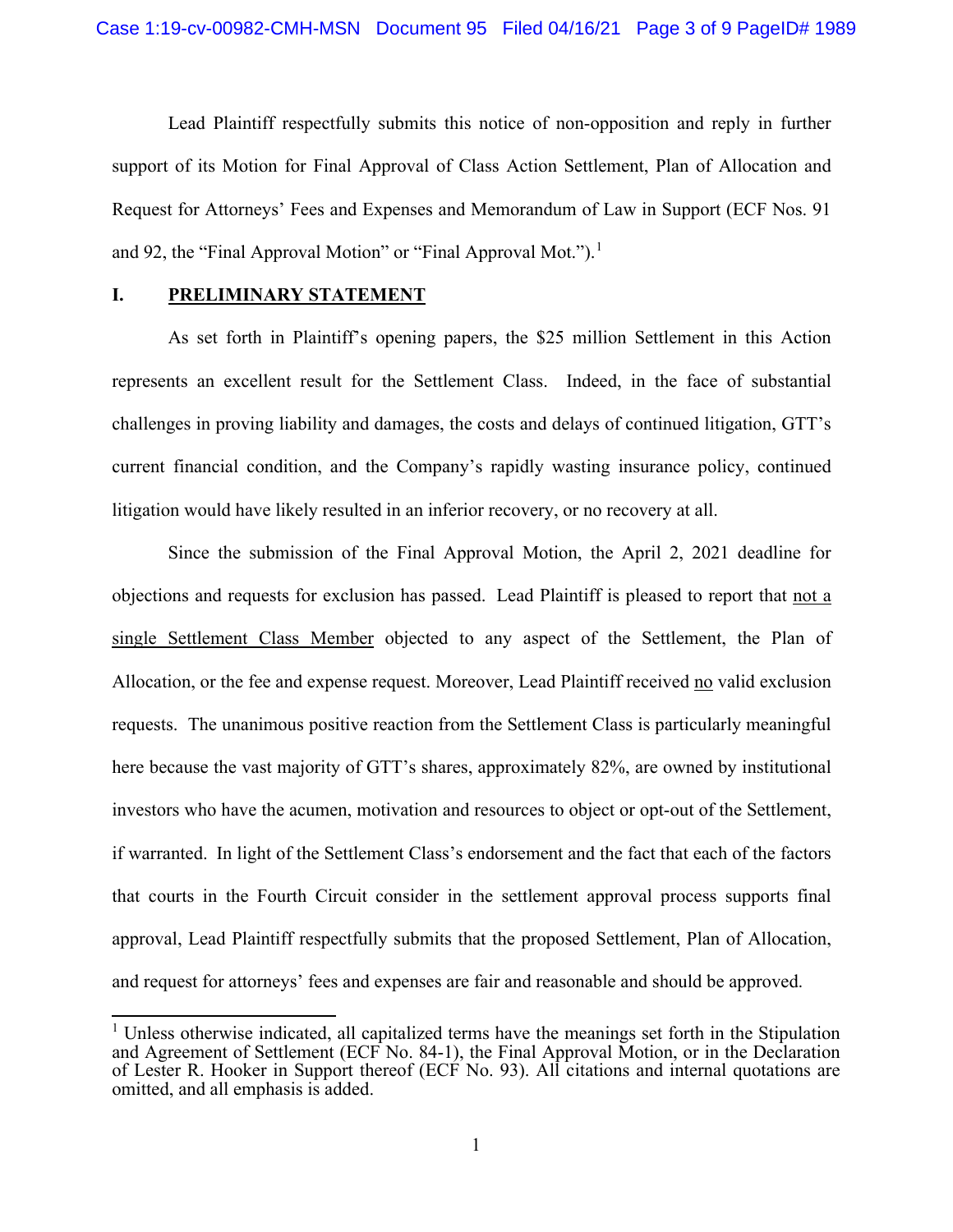### **II. ARGUMENT**

# **A. Lead Plaintiff Completed the Notice Program**

Lead Plaintiff fully complied with all aspects of the Court-approved Notice program set forth in the Court's Preliminary Approval Order, pursuant to which the Claims Administrator (i) mailed 22,998 Notice Packets to potential Settlement Class members; (ii) published the Summary Notice in *Investor's Business Daily* and over the *PR Newswire* on February 22, 2021; and (iii) maintained a toll-free telephone hotline and a dedicated website for the Settlement that provides information and links to relevant documents. *See* ECF No. 93-2; Supplemental Declaration of Luiggy Segura, Ex. B, at ¶¶4-7. The Notice informed Settlement Class Members of their right to opt-out or object to any aspect of the Settlement, Plan of Allocation, or Lead Counsel's fee request, and the April 2, 2021 deadline for doing so. Final Approval Mot. at 13- 14. In response to this extensive Notice program, Plaintiff received no valid requests for exclusion and no objections to any aspect of the Settlement, the Plan of Allocation, or Plaintiff's fee request.

# **B. The Unanimous Reaction of the Class Supports Final Approval**

The wholly positive response from the Settlement Class weighs heavily in favor of final approval of the Settlement. *In re Genworth Fin. Sec. Litig*., 210 F. Supp. 3d 837, 842 (E.D. Va. 2016) ("[a] lack of objections to settlement by class members and opt-outs from the class demonstrates low opposition and weighs in favor of approving a settlement"); *Seaman v. Duke Univ.*, 2019 WL 4674758, at \*3 (M.D.N.C. Sept. 25, 2019) (awarding a one-third fee in a \$54.5 million recovery, as "[t]he absence of any objections to the settlement indicates that 'counsel have achieved a superior result for the class and weighs in favor of their requested award'").

Moreover, the fact that the Settlement Class is primarily comprised of sophisticated institutional investors who have the professional resources and financial motivation to object or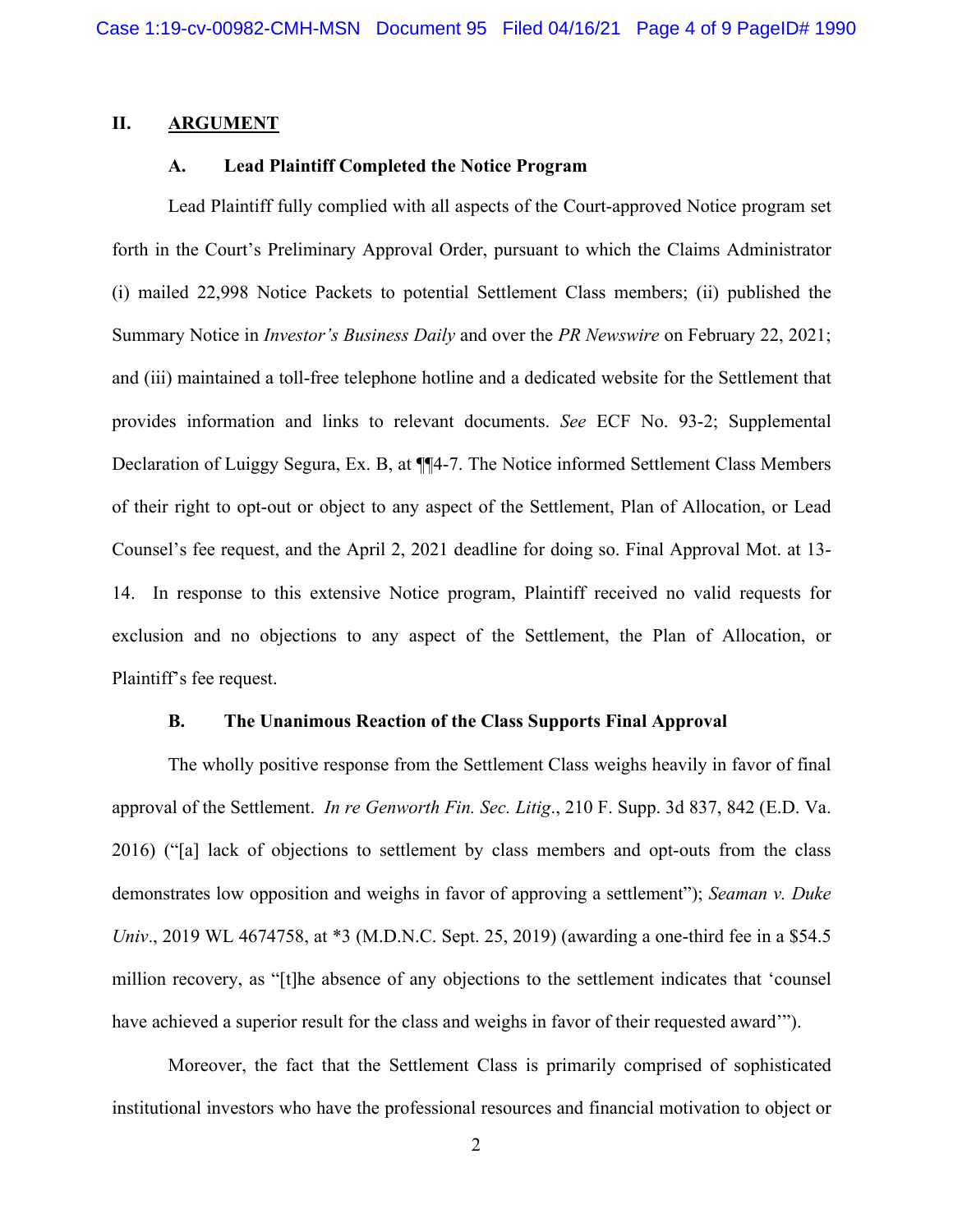opt-out of the Settlement—and who have historically done so when warranted—further underscores the reasonableness of the Settlement. *See In re Celebrex (Celecoxib) Antitrust Litig*., 2018 WL 2382091, at \*5 (E.D. Va. Apr. 18, 2018) (awarding one-third of \$94 million settlement as there "were no objections to the settlement,[] no opt-out requests" and the "largest class members" supported the settlement); *see also In re Rayonier Inc. Sec. Litig*., 2017 WL 4542852, at \* 3 (M.D. Fla. Oct. 5, 2017) (finding the fact that institutional investors owned the majority of the company's outstanding shares and "certainly ha[ve] the business acumen and financial ability to opt out [] or object [but] none of them did so," confirmed that the settlement was "objectively outstanding."). The complete absence of any objection from these investors is compelling evidence supporting final approval. *See In re Wilmington Tr. Sec. Litig*., 2018 WL 6046452, at \*5 (D. Del. Nov. 19, 2018) ([t]here were no objections…this is particularly remarkable in that 82% of [company] shares are owned by institutional investors who have the knowledge and resources to properly evaluate a settlement and to object if necessary. The Court concludes that this factor weighs in favor of the settlement[.]").

Furthermore, Lead Plaintiff—a large institutional investor who actively participated in and supervised the Action—fully endorses both the Settlement and the fee and expense award. ECF No. 93-1 at ¶¶8, 11 (Atlanta P&F "strongly endorses approval of the Settlement" and "believes that the request for an award of attorneys' fees in the amount of 33⅓% of the Settlement Fund is fair and reasonable in light of the exceptional work that Lead Counsel performed on behalf of the Class"). Accordingly, the full endorsement of the Class strongly supports approval of the Settlement, the Plan of Allocation, and the fee and expense request.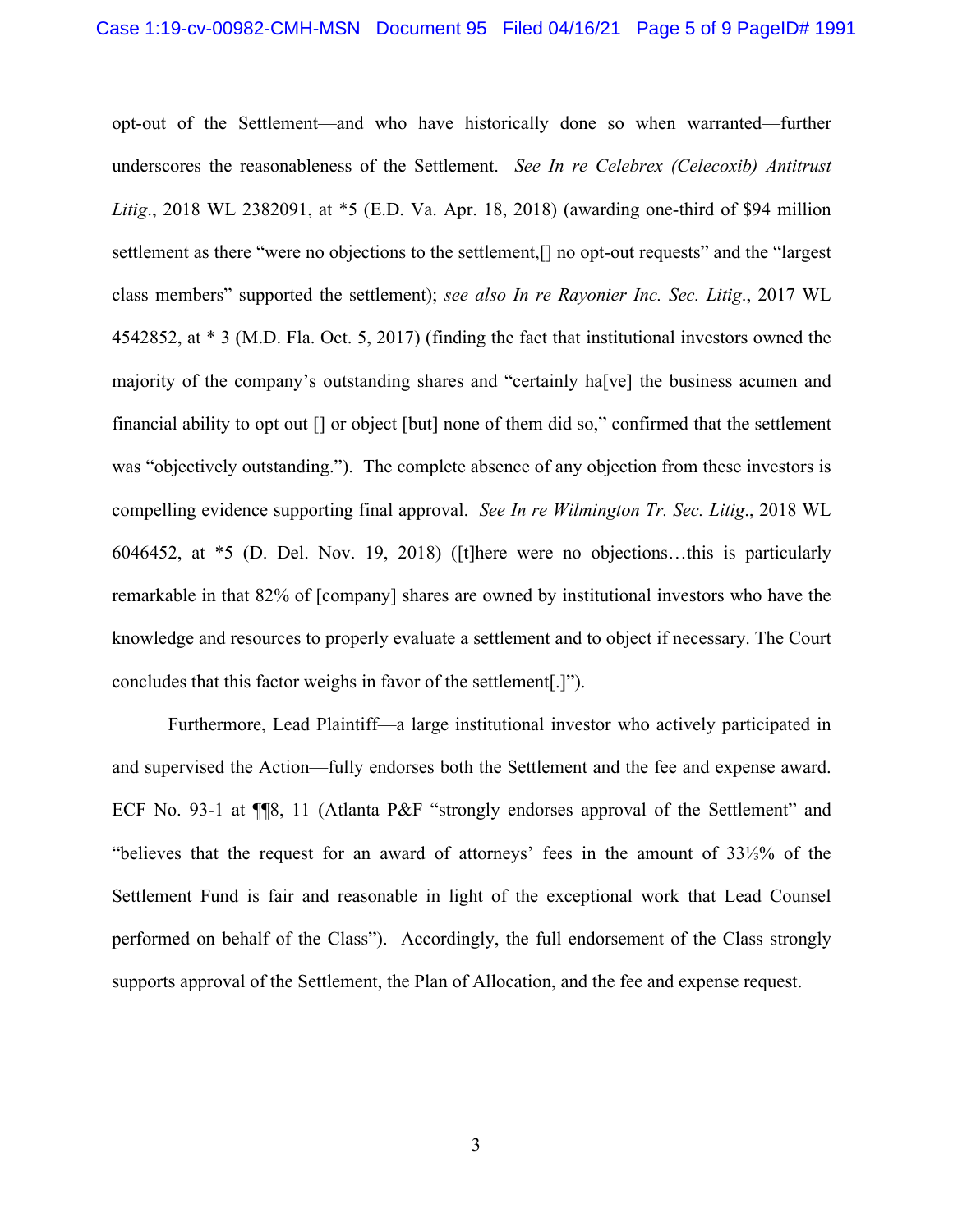# **C. The Settlement is Fair, Reasonable and Adequate**

Lead Plaintiff's opening papers set forth the numerous reasons why the Settlement is fair, reasonable and adequate. The Settlement is the result of extensive, arm's length negotiations overseen by two of the most respected mediators in the country—former State of California Judge and founder of JAMS Hon. Daniel Weinstein and Mr. Jed Melnick, the Managing Mediator for the Weinstein Melnick Team. Furthermore, each of the factors that courts in the Fourth Circuit consider in evaluating a class action settlement fully support final approval of the proposed Settlement. *See* Final Approval Motion at 4-14 (applying the factors of Rule 23 and *In re Jiffy Lube Sec. Litig*., 927 F.2d 155 (4th Cir. 1991)).

In addition, the proposed Plan of Allocation, which is substantially similar to plans approved in securities class actions nationwide and was formulated in consultation with Lead Plaintiff's damages expert, is similarly fair and reasonable. Final Approval Mot. at 14.

# **D. The Requested Attorneys' Fees and Expense Award is Fair and Reasonable**

Lead Plaintiff's fee request of one-third of the Settlement Fund and reimbursement of Litigation Expenses in the amount of \$453,866.36 is also eminently reasonable, which is further supported by the fact that not a single Class member has objected to the fee request. As set forth in the Final Approval Motion, Lead Counsel obtained a sizeable recovery for the Settlement Class of \$25 million in cash, well above the typical recovery in comparable securities class actions. *See* Final Approval Mot. at 17-18. Lead Plaintiff's fee request is also reasonable under the factors applied by Courts in the Fourth Circuit. *See* Final Approval Mot. at 16-28 (applying the factors of *In re Cendant Corp. PRIDES Litig*., 243 F.3d 722, 733 (3d Cir. 2001) and *Barber v. Kimbrell's, Inc*., 577 F.2d 216, 226 n.28 (4th Cir. 1978)).

In addition, as a cross-check, the 1.54 lodestar multiplier—which is well below the range of multipliers awarded in class action settlements within the Fourth Circuit—amply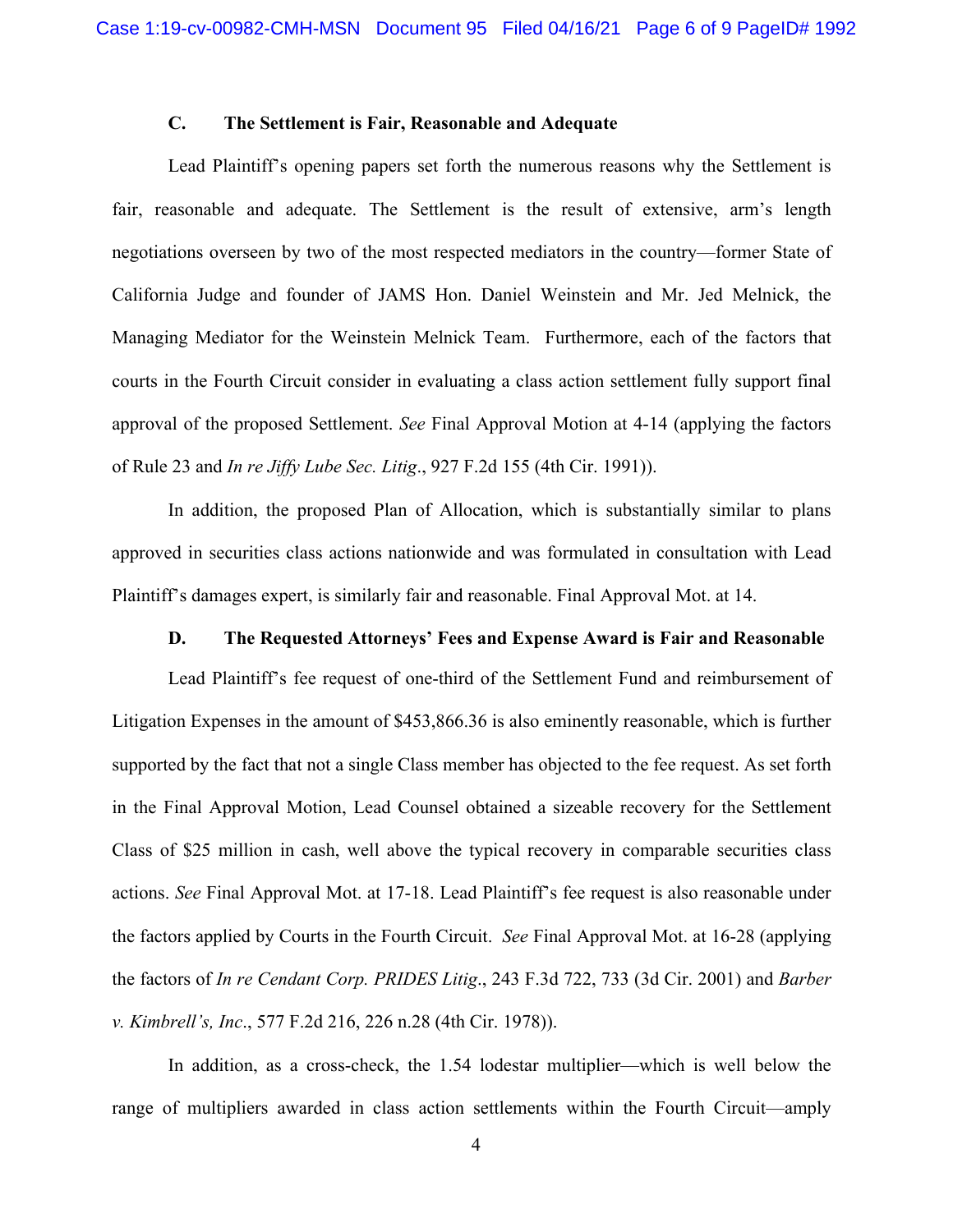supports the fee request. *See* Final Approval Motion at 26-27. In view of the major risks in pursuing this Action, the highly favorable result obtained, the financial commitment of Lead Counsel, the contingent nature of the representation, the skill and expertise of Lead Counsel, the reaction of the Class to the fee and expense request, and the lodestar cross-check, an award of one-third is appropriate. Moreover, the expenses set forth in the declarations from counsel are typical for complex actions and are routinely approved by courts for reimbursement. *Id*. at 28.

Additionally, Lead Plaintiff seeks \$7,500 as a Representative Reimbursement pursuant to the PSLRA for its participation and supervision of the Action (*see* Final Approval Mot. at 28), which is particularly appropriate here given that there are no objections to the award and the award is less than the value of the total hours spent by Lead Plaintiff's representatives. *See*  ECF No. 93-1 at ¶17.

#### **III. CONCLUSION**

As set forth above and in Lead Plaintiff's opening papers, Lead Plaintiff respectfully requests that the Court grant final approval of the Settlement, the Plan of Allocation, and Lead Plaintiff's motion for attorneys' fees and reimbursement of Litigation Expenses. For the Court's convenience, the Parties' agreed-upon proposed Final Judgment and Order of Dismissal is attached hereto as Exhibit A.

Dated: April 16, 2021 Respectfully submitted,

 */s/ Steven. J. Toll* Steven J. Toll **COHEN MILSTEIN SELLERS & TOLL PLLC**  Steven J. Toll (Va. Bar No. 15300) Daniel S. Sommers (*pro hac vice*) 1100 New York Avenue, Suite 500 Washington, DC 20005 Tel: (202) 408-4600 stoll@cohenmilstein.com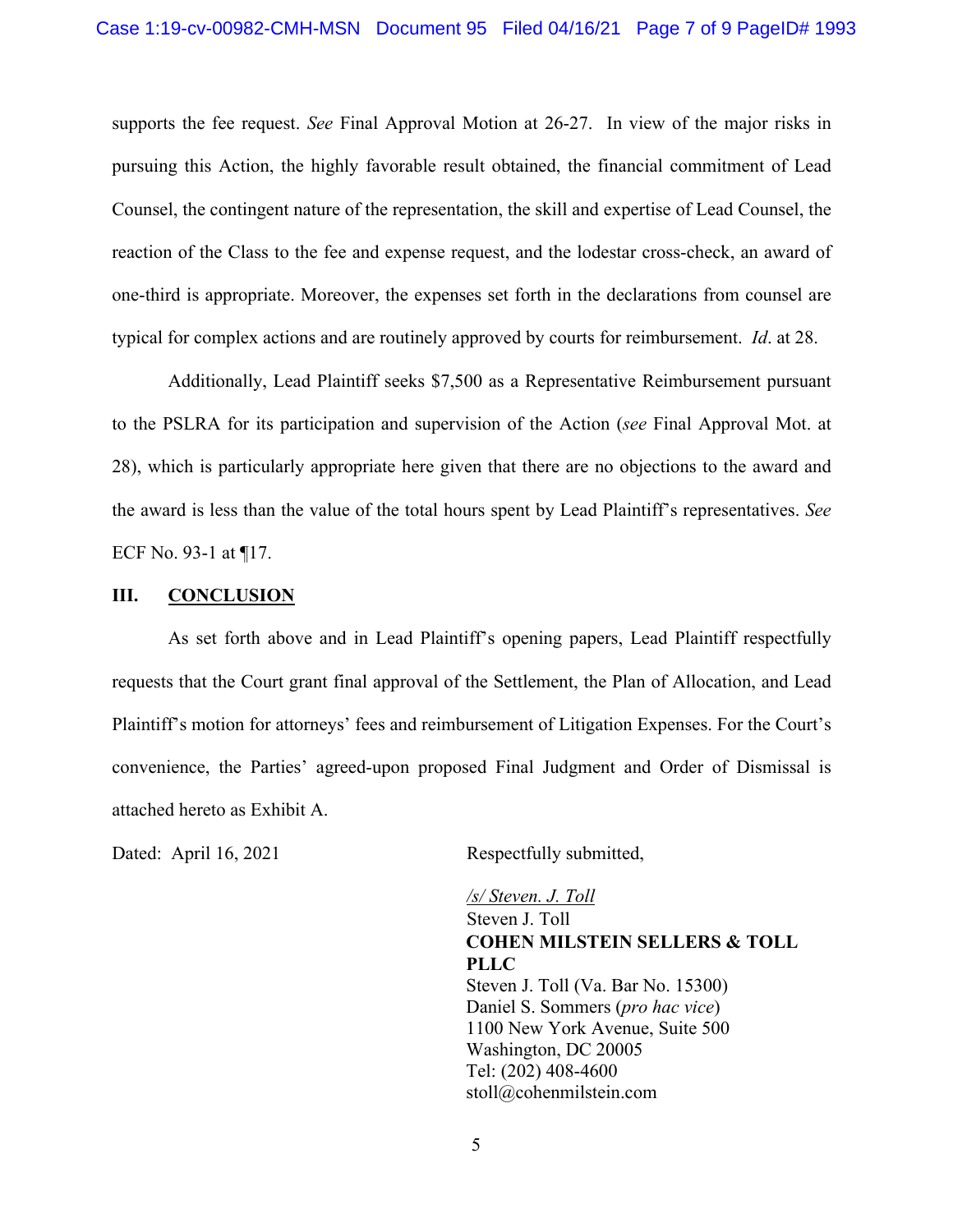dsommers@cohenmilstein.com

*Liaison Counsel for Lead Plaintiff and the Proposed Settlement Class*

# **SAXENA WHITE P.A.**

Maya Saxena Joseph E. White III Lester R. Hooker Dianne M. Pitre 7777 Glades Road, Suite 300 Boca Raton, FL 33434 Tel: (561) 206-6708 msaxena@saxenawhite.com jwhite@saxenawhite.com lhooker@saxenawhite.com dpitre@saxenawhite.com

Steven B. Singer Kyla Grant Sara DiLeo 10 Bank Street, 8th Floor White Plains, New York 10606 Tel: (914) 437-8551 ssinger@saxenawhite.com [kgrant@saxenawhite.com](mailto:kgrant@saxenawhite.com) sdileo@saxenawite.com

*Lead Counsel for Lead Plaintiff and the Proposed Settlement Class*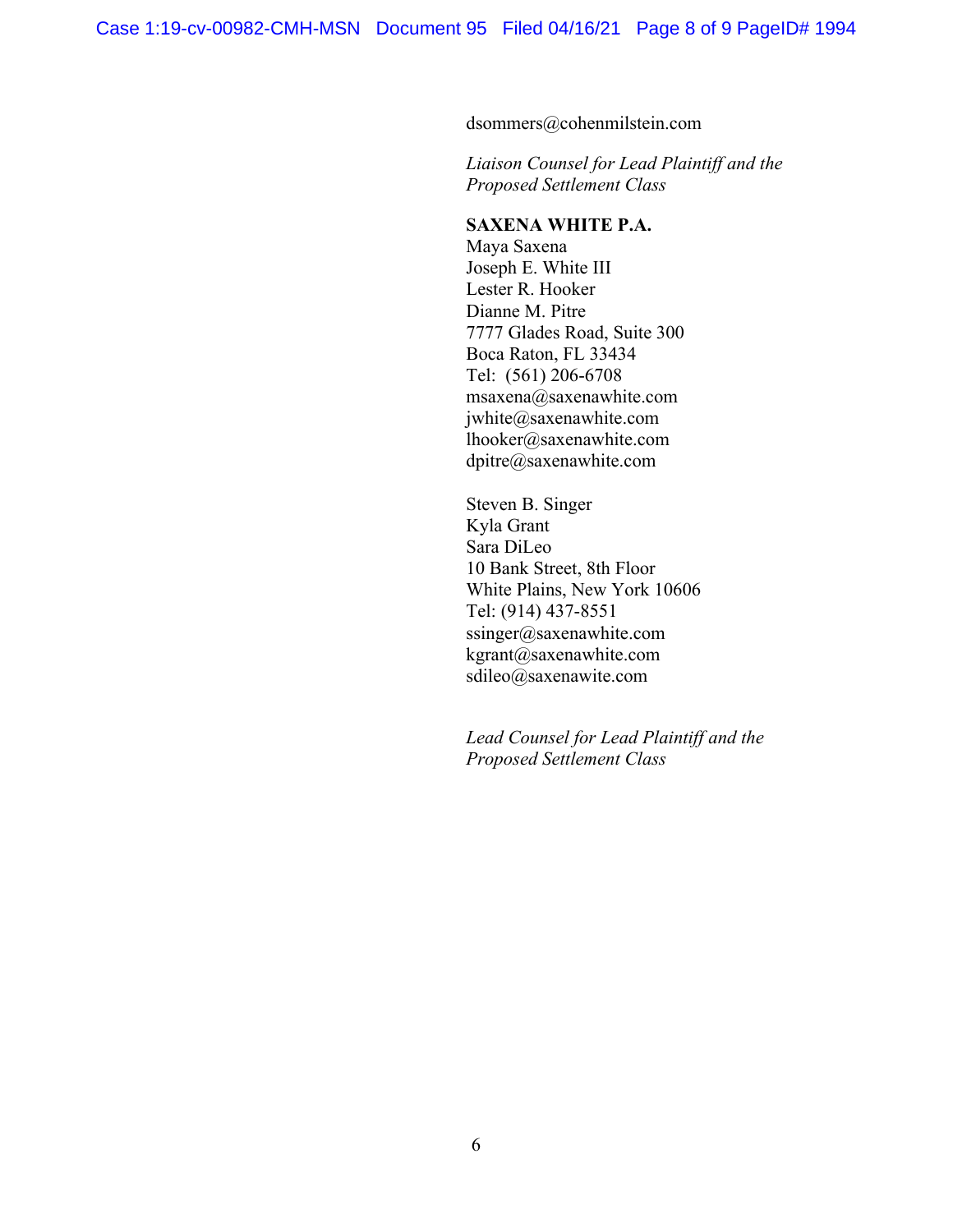# **CERTIFICATE OF SERVICE**

I HEREBY CERTIFY that on April 16, 2021, I caused to be electronically filed the foregoing with the Clerk of Court using the CM/ECF system, which will send notification of such filing to all of the registered participants.

> */s/ Steven J. Toll* Steven J. Toll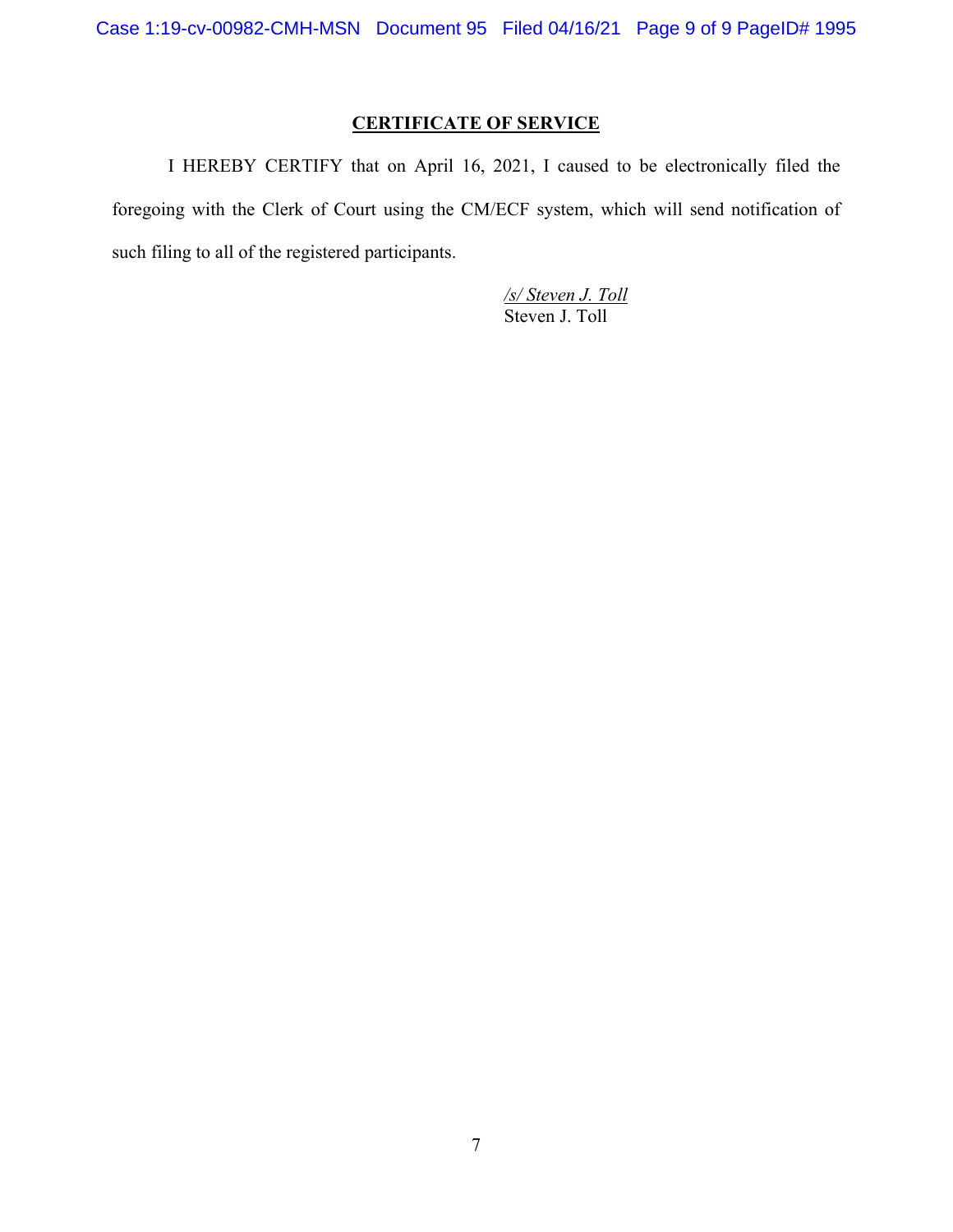# **EXHIBIT A**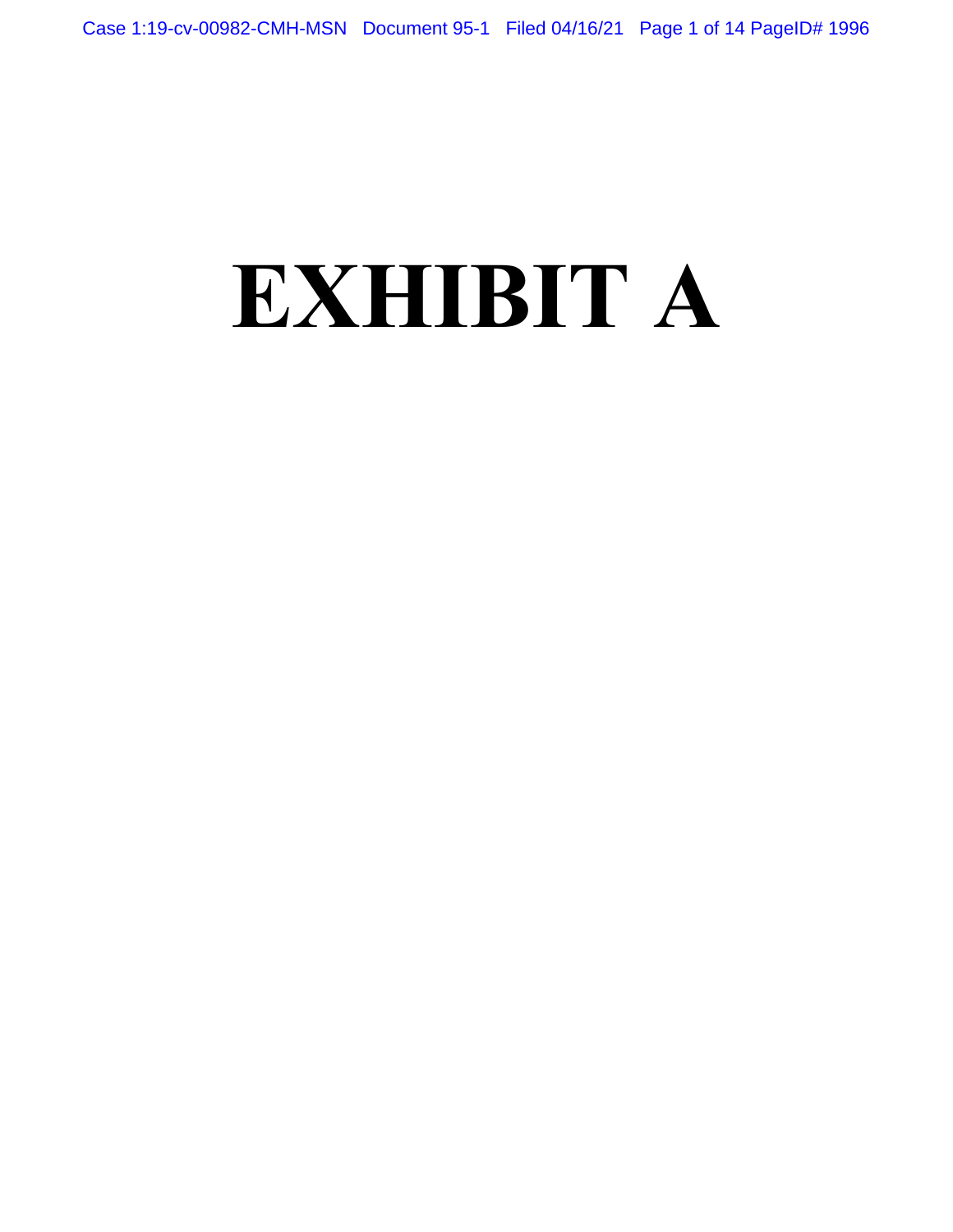# UNITED STATES DISTRICT COURT EASTERN DISTRICT OF VIRGINIA ALEXANDRIA DIVISION

| PLYMOUTH COUNTY RETIREMENT SYSTEM,<br>Individually and On Behalf of All Others Similarly<br>Situated,    | Case No. 1:19-cv-00982-CMH-MSN |
|----------------------------------------------------------------------------------------------------------|--------------------------------|
| Plaintiff,<br>V.                                                                                         |                                |
| GTT COMMUNICATIONS, INC., RICHARD D.<br>CALDER, JR., CHRIS MCKEE, MICHAEL<br>SICOLI, and GINA NOMELLINI, |                                |
| Defendants.                                                                                              |                                |

# **[PROPOSED] FINAL JUDGMENT AND ORDER OF DISMISSAL**

WHEREAS, a class action is pending in this Court entitled *Plymouth County Retirement System v. GTT Communications, Inc. et al.,* 1:19-cv-00982-CMH-MSN (E.D. Va.) (the "Action");

WHEREAS, on July 30, 2019, Plymouth County Retirement System filed the initial class action complaint in this Action, alleging violations of Sections 10(b) and 20(a) of the Securities Exchange Act of 1934 (the "Exchange Act") and Rule 10b-5 promulgated thereunder (ECF No. 1);

WHEREAS, by order dated January 7, 2020, this Court appointed City of Atlanta Police Pension Fund and City of Atlanta Firefighters' Pension Fund as Lead Plaintiff ("Lead Plaintiff" or "Plaintiff") pursuant to the requirements of the Private Securities Litigation Reform Act of 1995 and approved Lead Plaintiff's selection of Saxena White P.A. ("Saxena White") as Lead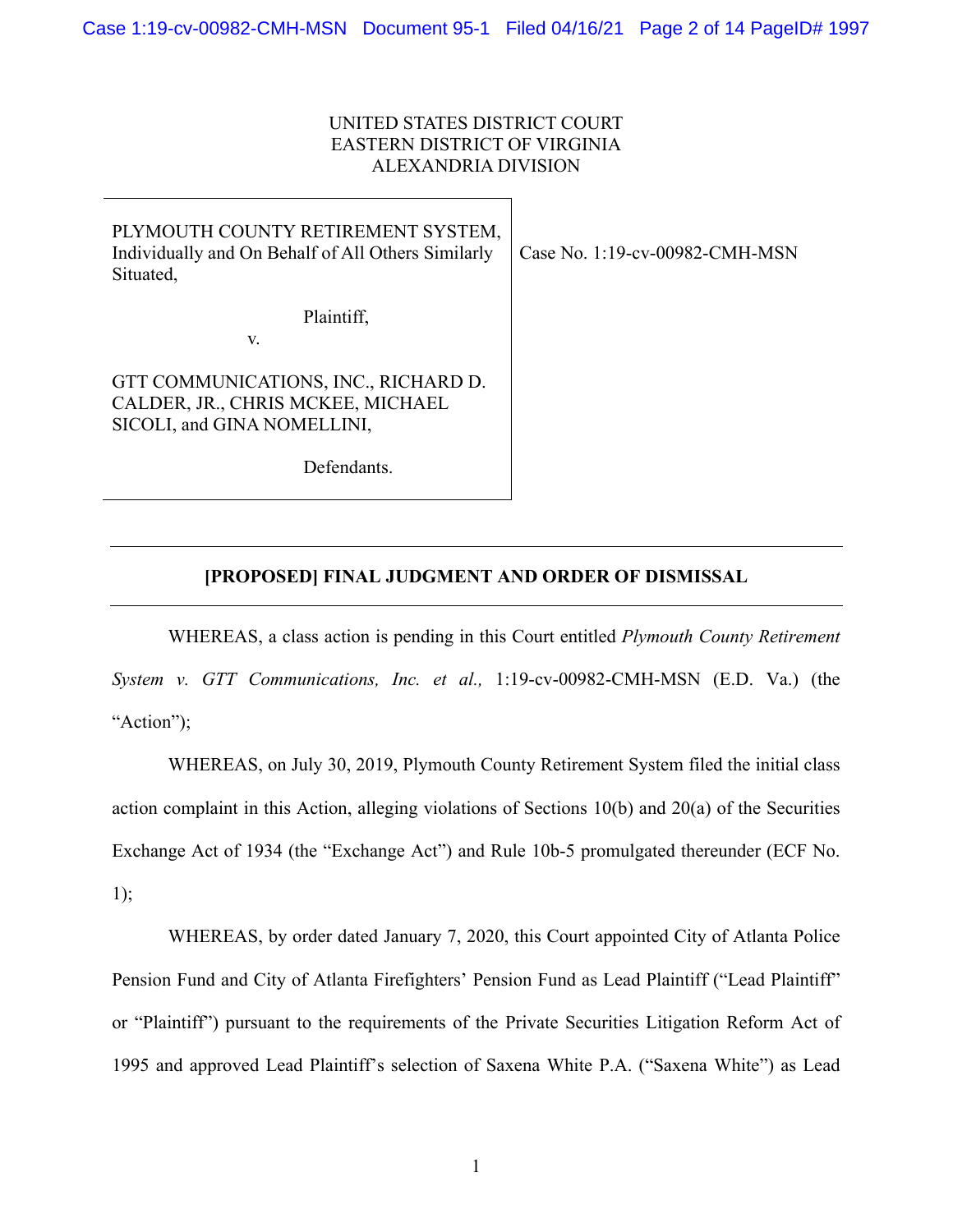Counsel and Cohen Milstein Sellers & Toll PLLC ("Cohen Milstein") as Liaison Counsel (ECF No. 35);

WHEREAS, on February 28, 2020, Lead Plaintiff filed its Amended Class Action Complaint for Violations of the Federal Securities Laws and Jury Trial Demand (the "Amended Complaint," ECF No. 42);

WHEREAS, by order dated September 10, 2020, this Court certified this Action to proceed as a class action, and appointed Lead Plaintiff as Class Representative, Saxena White as Class Counsel, and Cohen Milstein as Liaison Class Counsel (ECF No. 71);

WHEREAS, on October 12, 2020, Lead Plaintiff moved to file the Second Amended Class Action Complaint for Violations of the Federal Securities Laws and Jury Trial Demand (the "Second Amended Complaint" or "SAC," ECF No. 72-2), asserting federal securities claims on behalf of all persons or entities who purchased or otherwise acquired publicly traded common stock of GTT Communications, Inc. ("GTT" or the "Company") from February 26, 2018 to August 7, 20[1](#page-11-0)9, inclusive, and who were damaged thereby (the "Settlement Class"), and, by order dated October 16, 2020, this Court granted such motion, rendering the SAC effective as of that date (ECF No. 78);

WHEREAS, (a) Lead Plaintiff, on behalf of itself and the Settlement Class (defined below), and (b) defendants GTT, Richard D. Calder, Jr., Chris McKee, Michael Sicoli, and Gina Nomellini (collectively the "Defendants" and, together with Lead Plaintiff, the "Parties") have entered into a Stipulation and Agreement of Settlement dated December 14, 2020 (the "Stipulation"), that provides for a complete dismissal with prejudice of the claims asserted in the

<span id="page-11-0"></span><sup>&</sup>lt;sup>1</sup> Excluded from the Settlement Class are Defendants, the Officers and directors of GTT at all relevant times, and all such excluded persons' Immediate Family members, legal representatives, heirs, agents, affiliates, predecessors, successors and assigns, and any entity in which any excluded person has or had a controlling interest.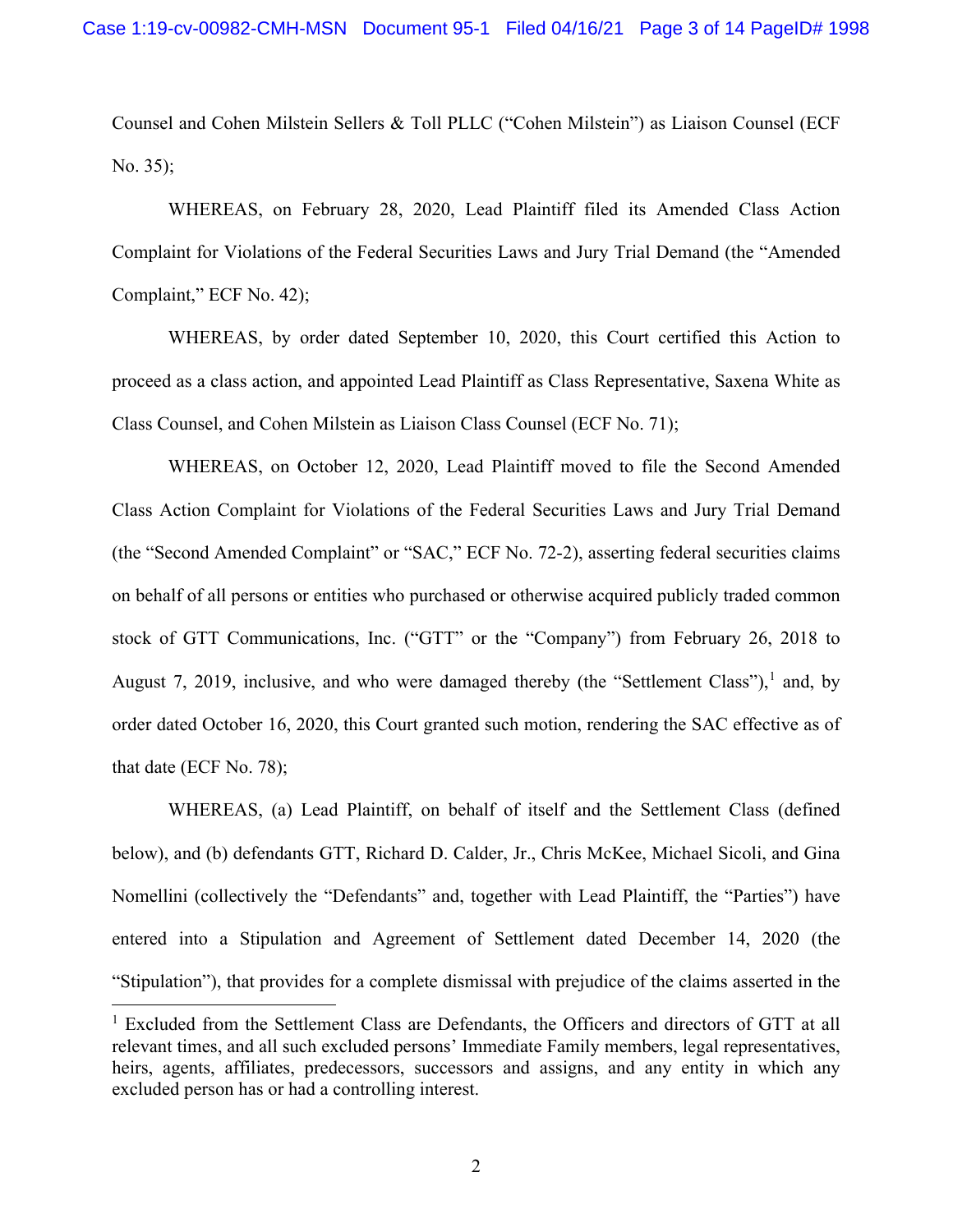Second Amended Complaint against the Defendant Releasees (as defined in the Stipulation) on the terms and conditions set forth in the Stipulation, subject to the approval of this Court (the "Settlement");

WHEREAS, unless otherwise defined in this Judgment, the capitalized terms herein shall have the same meaning as they have in the Stipulation;

WHEREAS, by order dated January 28, 2021 (the "Preliminary Approval Order"), this Court: (a) preliminarily approved the Settlement and certified the Settlement Class for purposes of this Settlement only; (b) ordered that notice of the proposed Settlement be provided to potential Settlement Class Members; (c) provided Settlement Class Members with the opportunity either to exclude themselves from the Settlement Class or to object to the proposed Settlement; and (d) scheduled a hearing regarding final approval of the Settlement;

WHEREAS, due and adequate notice has been given to the Settlement Class;

WHEREAS, the Court conducted a hearing on April 23, 2021 (the "Settlement Hearing") to consider, among other things, (a) whether the terms and conditions of the Settlement are fair, reasonable, and adequate to the Settlement Class, and should therefore be approved; and (b) whether a judgment should be entered dismissing the Action with prejudice as against the Defendant Releasees; and

WHEREAS, the Court having reviewed and considered the Stipulation, all papers filed and proceedings held herein in connection with the Settlement, all oral and written comments received regarding the Settlement, and the record in the Action, and good cause appearing therefore;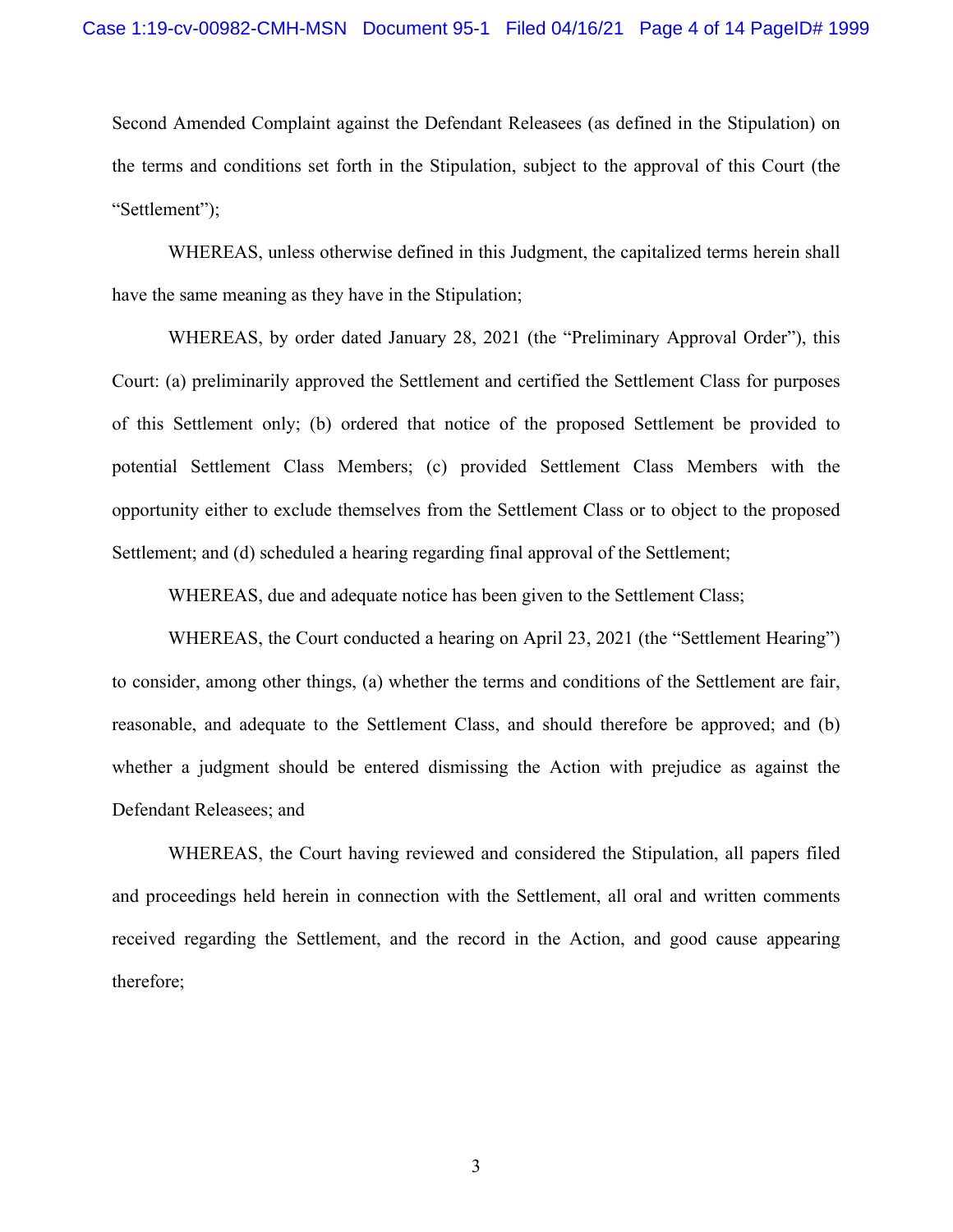#### IT IS HEREBY ORDERED, ADJUDGED AND DECREED:

1. **Jurisdiction:** The Court has jurisdiction over the subject matter of the Action and all matters relating to the Settlement, as well as personal jurisdiction over all of the Parties and each of the Settlement Class Members.

2. **Incorporation of Settlement Documents:** This Judgment incorporates and makes a part hereof: (a) the Stipulation; and (b) the Notice and the Summary Notice, both of which were previously filed with the Court.

3. **Class Certification for Settlement Purposes:** The Court hereby affirms its determinations in the Preliminary Approval Order certifying, for the purposes of the Settlement only, the Action as a class action pursuant to Rules 23(a) and (b)(3) of the Federal Rules of Civil Procedure on behalf of the Settlement Class consisting of all persons or entities who purchased or otherwise acquired publicly traded common stock of GTT from February 26, 2018 to August 7, 2019, inclusive, and who were damaged thereby. Excluded from the Settlement Class are Defendants, the Officers and directors of GTT at all relevant times, and all such excluded persons' Immediate Family members, legal representatives, heirs, agents, affiliates, predecessors, successors and assigns, and any entity in which any excluded person has or had a controlling interest.

4. **Adequacy of Representation:** Pursuant to Rule 23 of the Federal Rules of Civil Procedure, and for the purposes of the Settlement only, the Court hereby affirms its determinations in the Preliminary Approval Order certifying Lead Plaintiff as Class Representative for the Settlement Class, appointing Lead Counsel as Class Counsel, and appointing Liaison Counsel as Liaison Class Counsel for the Settlement Class. Lead Plaintiff and Lead Counsel have fairly and adequately represented the Settlement Class both in terms of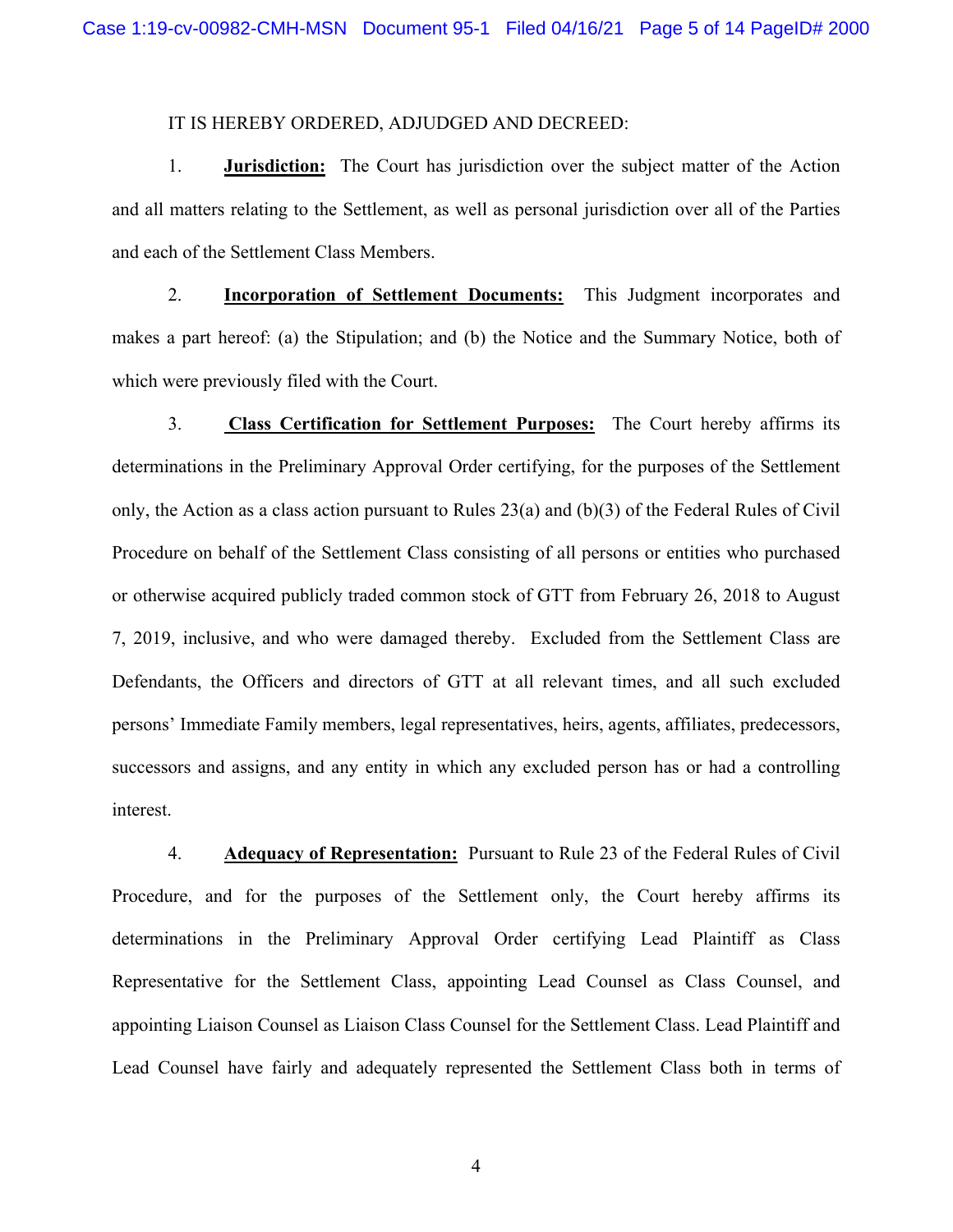litigating the Action and for purposes of entering into and implementing the Settlement and have satisfied the requirements of Federal Rules of Civil Procedure 23(a)(4) and 23(g), respectively.

5. **Settlement Notice:** The Court finds that the dissemination of the Notice and the publication of the Summary Notice: (a) were implemented in accordance with the Preliminary Approval Order; (b) constituted the best notice practicable under the circumstances; (c) constituted notice that was reasonably calculated, under the circumstances, to apprise Settlement Class Members of (i) the pendency of the Action; (ii) the effect of the proposed Settlement (including the Releases to be provided thereunder); (iii) Lead Plaintiff's motion for an award of attorneys' fees and reimbursement of Litigation Expenses; (iv) their right to object to any aspect of the Settlement, the Plan of Allocation and/or Lead Plaintiff's motion for attorneys' fees and reimbursement of Litigation Expenses; (v) their right to exclude themselves from the Settlement Class; and (vi) their right to appear at the Settlement Hearing; (d) constituted due, adequate, and sufficient notice to all persons and entities entitled to receive notice of the proposed Settlement; and (e) satisfied the requirements of Rule 23 of the Federal Rules of Civil Procedure, the United States Constitution (including the Due Process Clause), the Private Securities Litigation Reform Act of 1995, 15 U.S.C. § 78u-4*,* as amended, and all other applicable laws and rules.

6. **Final Settlement Approval and Dismissal of Claims:** Pursuant to, and in accordance with, Rule 23 of the Federal Rules of Civil Procedure, this Court hereby fully and finally approves the Settlement set forth in the Stipulation in all respects (including, without limitation: the amount of the Settlement; the Releases provided for therein; and the dismissal with prejudice of the claims asserted in the Second Amended Complaint against the Defendant Releasees), and finds that the Settlement is, in all respects, fair, reasonable, and adequate to the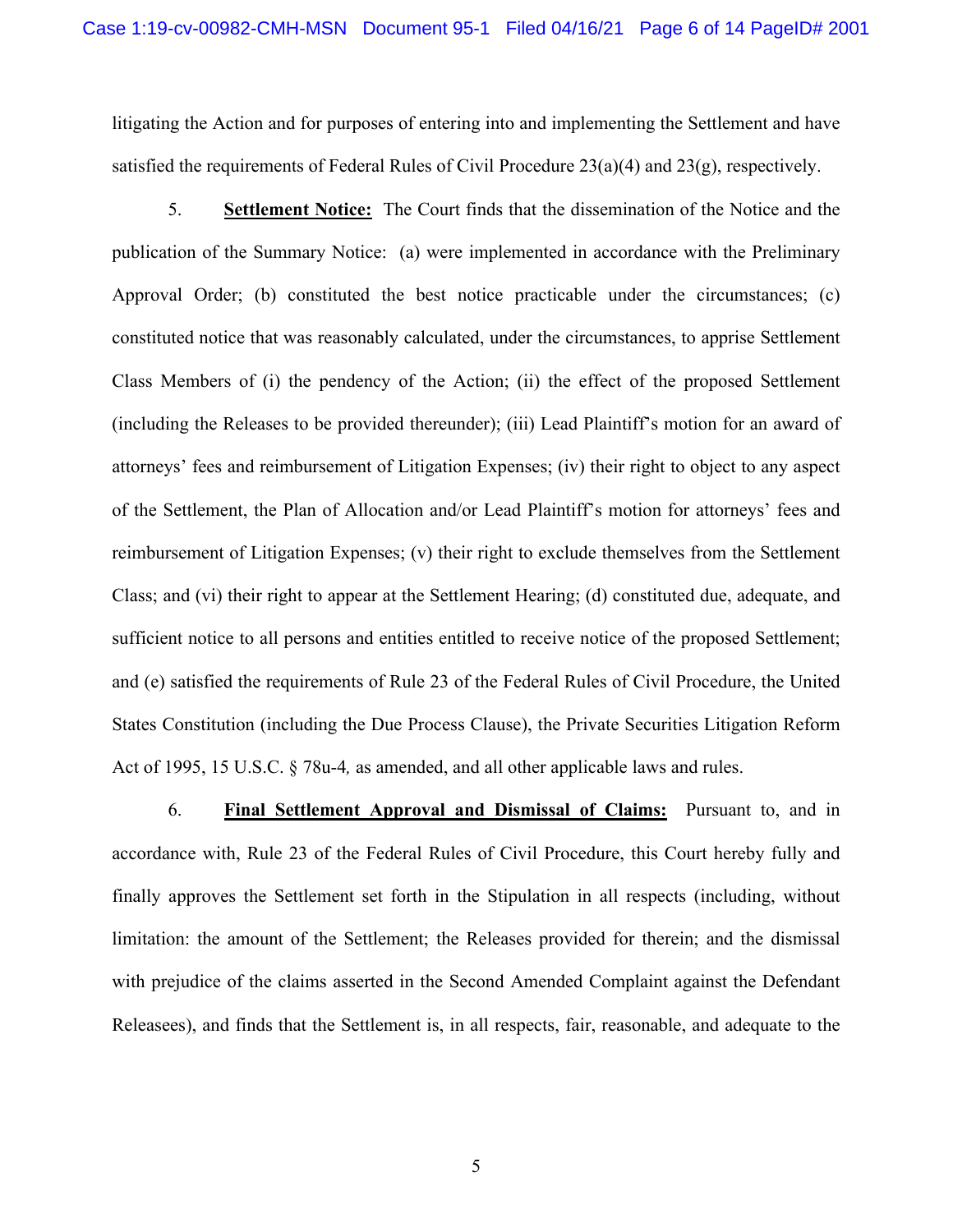Settlement Class. The Parties are directed to implement, perform and consummate the Settlement in accordance with the terms and provisions contained in the Stipulation.

7. The Action and all of the claims asserted in the Second Amended Complaint against the Defendant Releasees by Lead Plaintiff and the other Settlement Class Members are hereby dismissed with prejudice. The Parties shall bear their own costs and expenses, except as otherwise expressly provided for in the Stipulation.

8. **Binding Effect:** The terms of the Stipulation and of this Judgment shall be forever binding on Defendants, Lead Plaintiff, and all other Settlement Class Members, other than those Settlement Class Members who timely and properly have taken steps to exclude themselves from the Settlement Class, (regardless of whether or not any individual Settlement Class Member submits a Claim Form or seeks or obtains a distribution from the Net Settlement Fund), as well as their respective successors and assigns.

9. **Releases:** The Releases set forth in Section IV, Paragraph 5 of the Stipulation, together with the definitions contained in Section IV, Paragraph 1 of the Stipulation relating thereto, are expressly incorporated herein in all respects. The Releases are effective as of the Effective Date. Accordingly, this Court orders that:

(a) Without further action by anyone, and subject to paragraph 10 below, upon the Effective Date of the Settlement, Lead Plaintiff and each of the other Settlement Class Members, on behalf of themselves, and their respective Related Persons, heirs, executors, administrators, predecessors, successors, and assigns, in their capacities as such, shall be deemed to have, and by operation of the Stipulation, of law, and of this Judgment shall have, fully, finally, and forever compromised, settled, released, resolved, relinquished, waived, dismissed, and discharged each and every one of the Released Plaintiff's Claims against the Defendants and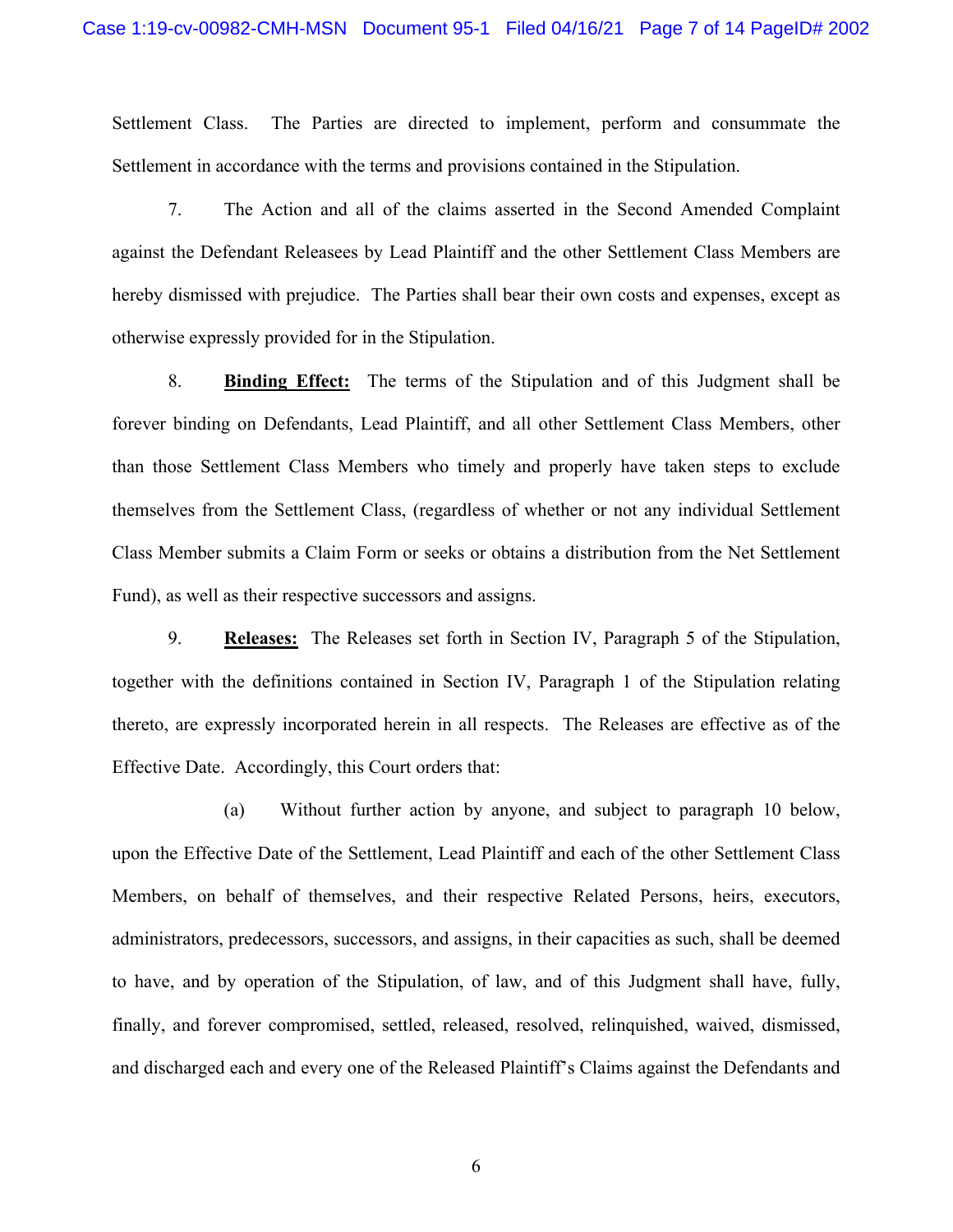the other Defendant Releasees, and shall forever be barred and enjoined from commencing, instituting, prosecuting or maintaining any or all of the Released Plaintiff's Claims against any of the Defendant Releasees, whether or not such Settlement Class Member executes and delivers a Proof of Claim Form, seeks or obtains a distribution from the Settlement Fund, is entitled to receive a distribution under the Plan of Allocation approved by the Court, or has objected to any aspect of the Stipulation or the Settlement, the Plan of Allocation, or Lead Counsel's application for an award of attorneys' fees or Litigation Expenses.

(b) Without further action by anyone, and subject to paragraph 10 below, upon the Effective Date of the Settlement, Defendants, on behalf of themselves, and their respective heirs, executors, insurers, administrators, predecessors, successors, and assigns, in their capacities as such, shall be deemed to have, and by operation of the Stipulation, of law, and of the Judgment shall have, fully, finally, and forever compromised, settled, released, resolved, relinquished, waived, and discharged each and every Released Defendants' Claim against the Plaintiff Releasees, and shall forever be barred and enjoined from prosecuting any or all of the Released Defendants' Claims against any of the Plaintiff Releasees.

(c) Upon the Effective Date, Lead Plaintiff and each of the other Settlement Class Members and anyone claiming through or on behalf of any of them, are forever barred and enjoined from commencing, instituting, maintaining, or continuing to prosecute any action or proceeding in any court of law or equity, arbitration tribunal, administrative forum, or forum of any kind, asserting any Released Plaintiff's Claims against any of the Defendant Releasees.

(d) Upon the Effective Date, to the extent allowed by law, the Stipulation shall operate conclusively as an estoppel and full defense in the event, and to the extent, of any claim, demand, action, or proceeding brought by Lead Plaintiff or a Settlement Class Member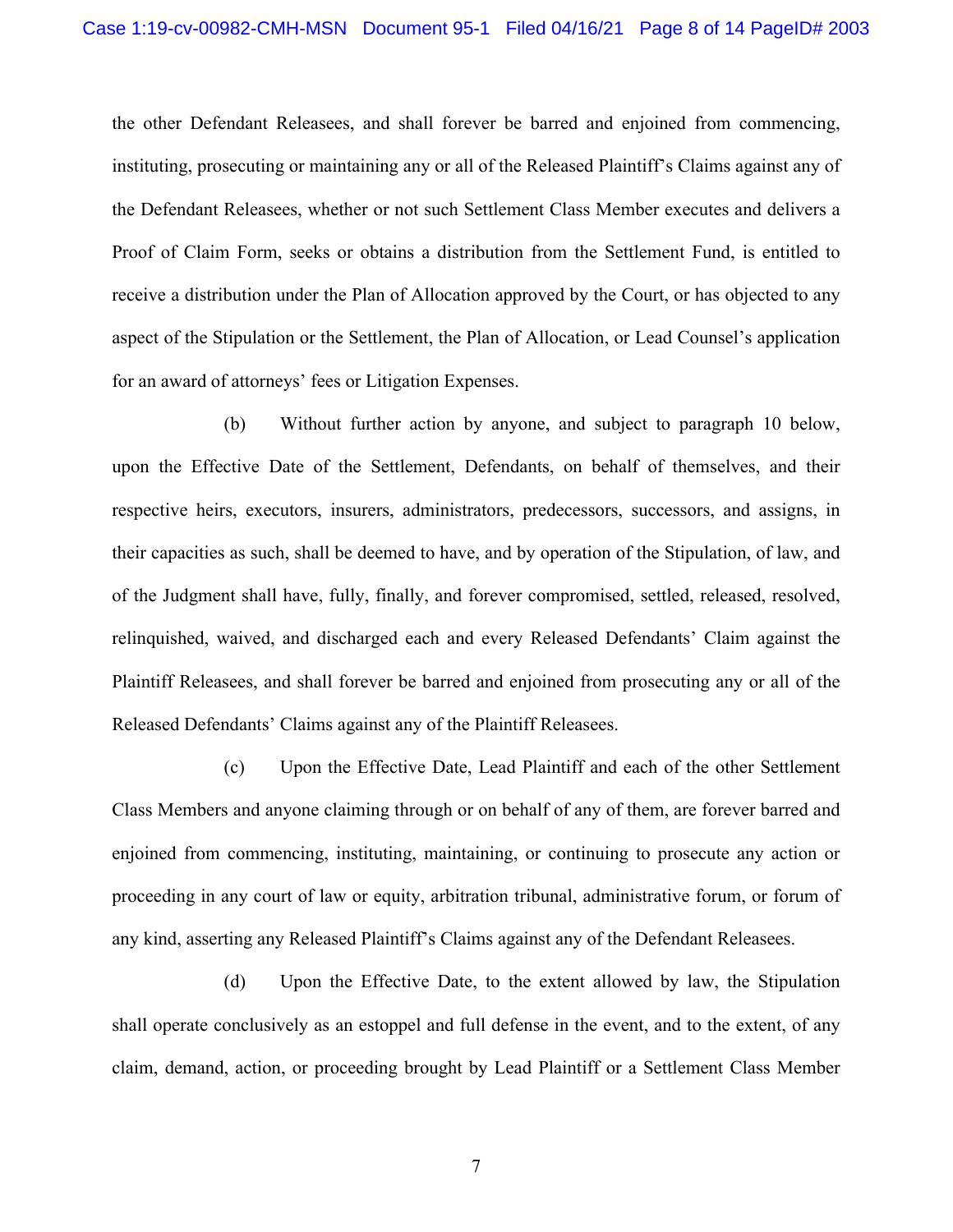against any of the Defendant Releasees with respect to any Released Plaintiff's Claims, or brought by a Defendant against any of the Plaintiff Releasees with respect to any Released Defendants' Claim.

10. Notwithstanding paragraphs 9(a) through 9(d) above, nothing in this Judgment shall bar any action by any of the Parties to enforce or effectuate the terms of the Stipulation or this Judgment.

11. **Rule 11 Findings:** The Court finds and concludes that the Parties and their respective counsel have complied in all respects with the requirements of Rule 11 of the Federal Rules of Civil Procedure in connection with the institution, prosecution, defense, and settlement of the Action.

12. **No Admissions:** Neither this Judgment, nor the Stipulation (whether or not consummated), including the exhibits thereto and the Plan of Allocation contained therein (or any other plan of allocation that may be approved by the Court), nor any facts or terms of the Stipulation, negotiations, discussions, proceedings, acts performed or documents executed pursuant to or in furtherance of this Judgment, the Stipulation, or the Settlement:

(a) shall be (i) offered against any of the Defendant Releasees as evidence of, or construed as, or deemed to be evidence of any presumption, concession, or admission by any of the Defendant Releasees with respect to (a) the truth of any allegations by Lead Plaintiff or any Settlement Class Member; (b) the validity of any claim that was or could have been asserted in the Action or in any other litigation; (c) the deficiency of any defense that has been or could have been asserted in this Action or in any other litigation; (d) any liability, negligence, fault, or other wrongdoing of any kind of any of the Defendant Releasees; or (e) any damages suffered by Lead Plaintiff or the Settlement Class; or (ii) in any way referred to for any other reason as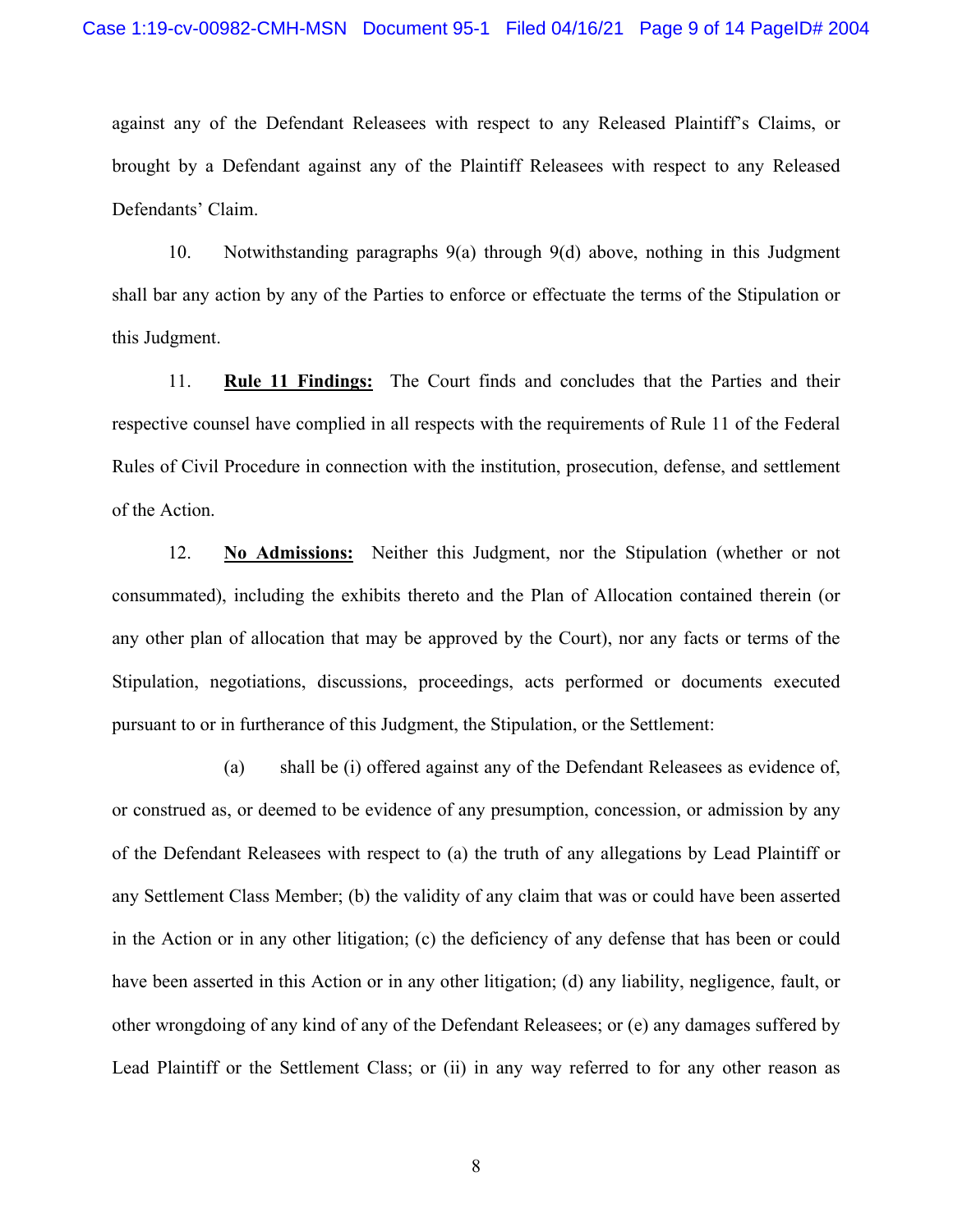against any of the Defendant Releasees, in any civil, criminal or administrative action or proceeding (including any arbitration) other than such proceedings as may be necessary to effectuate the provisions of the Stipulation;

(b) shall be (i) offered against any of the Plaintiff Releasees, as evidence of, or construed as, or deemed to be evidence of any presumption, concession or admission by any of the Plaintiff Releasees (a) that any of their claims are without merit, that any of the Defendant Releasees had meritorious defenses, or that damages recoverable under the Second Amended Complaint would not have exceeded the Settlement Amount; or (b) with respect to any liability, negligence, fault or wrongdoing of any kind; or (ii) in any way referred to for any other reason as against any of the Plaintiff Releasees, in any civil, criminal or administrative action or proceeding (including any arbitration), other than such proceedings as may be necessary to effectuate the provisions of the Stipulation; or

(c) shall be construed against any of the Releasees as an admission, concession, or presumption that the consideration to be given under the Settlement represents the amount which could be or would have been recovered after trial; *provided, however*, that the Parties and the Releasees and their respective counsel may refer to this Judgment and the Stipulation to effectuate the protections from liability granted hereunder and thereunder or otherwise to enforce the terms of the Settlement.

13. **Plan of Allocation:** The Court hereby finds and concludes that the formula for the calculation of the claims of Claimants as set forth in the proposed Plan of Allocation of the Net Settlement Fund mailed to Settlement Class Members provides a fair and reasonable basis upon which to allocate the proceeds of the Net Settlement Fund among Settlement Class Members with due consideration having been given to administrative convenience and necessity.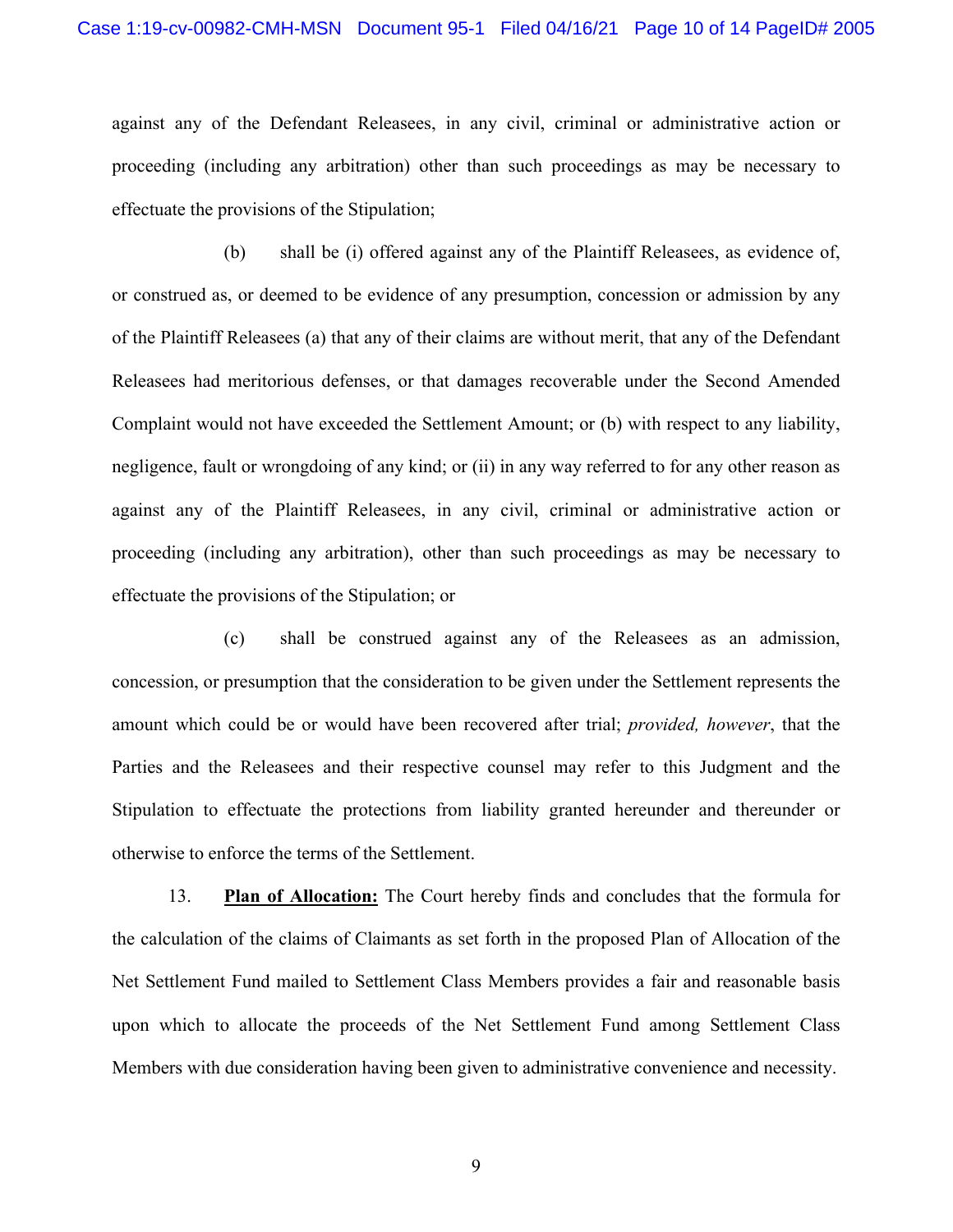14. The Court hereby finds and concludes that the Plan of Allocation is, in all respects, a fair and reasonable method to distribute the Settlement Fund to the Settlement Class. Accordingly, this Court hereby approves the Plan of Allocation proposed by Lead Plaintiff.

15. The Escrow Agent shall continue to serve as such for the Settlement Fund, until such time as all funds in the Settlement Fund are distributed pursuant to the terms of the Stipulation or further order of the Court.

16. **Attorneys' Fees and Expenses:** Lead Plaintiff's Counsel are hereby awarded one-third of the Settlement Fund in fees and \$453,866.36 in reimbursement of litigation expenses (which fees and expenses shall be paid from the Settlement Fund), which sums the Court finds to be fair and reasonable. Lead Counsel shall allocate the attorneys' fees awarded amongst Plaintiff's Counsel in a manner which it, in good faith, believes reflects the contributions of such counsel to the institution, prosecution, and settlement of the Action.

17. In making this award of attorneys' fees and litigation expenses to be paid from the Settlement Fund, the Court has considered and found that:

(a) The Settlement has created a Settlement Fund of \$25,000,000 that has been funded into escrow pursuant to the terms of the Stipulation, and that numerous Class Members who submit acceptable Proofs of Claim will benefit from the Settlement that occurred because of the efforts of Lead Counsel;

(b) The fee sought has been reviewed and approved by Lead Plaintiff, a sophisticated institutional investor that oversaw the Action and has a substantial interest in ensuring that any attorneys' fees paid are duly earned and not excessive;

(c) As of April 13, 2021, 22,998 copies of the Notice were distributed to potential Settlement Class Members and nominees stating that Lead Counsel would apply for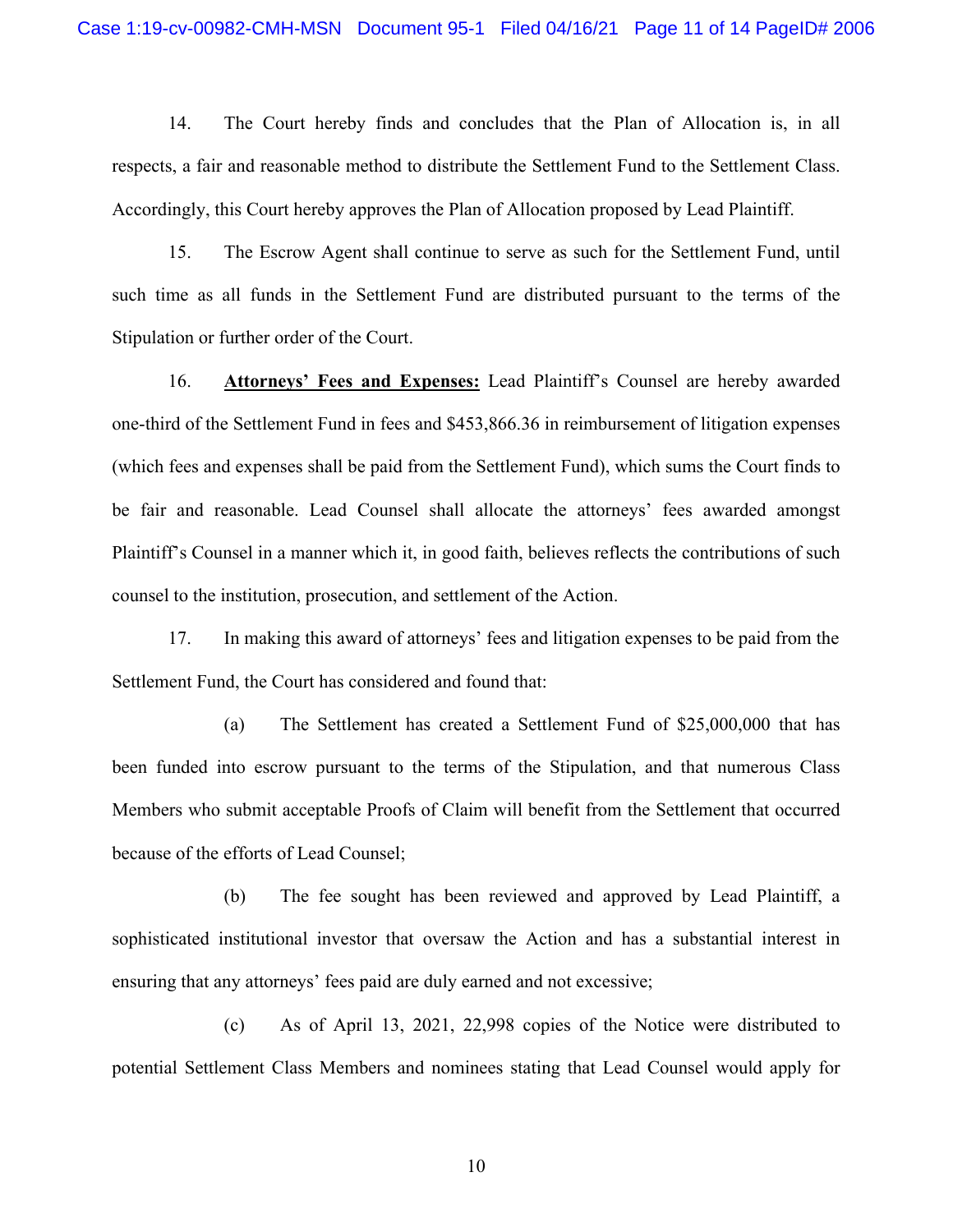attorneys' fees in an amount not to exceed 33⅓ percent of the Settlement Fund and for reimbursement of litigation expenses in an amount not to exceed \$600,000, and no objections to the requested attorneys' fees and expenses were received;

(d) The positive reaction from the Settlement Class is meaningful because the vast majority of the Company's shares are owned by institutional investors who have the resources, acumen and financial incentive to object or opt-out of the Settlement if warranted;

(e) Lead Counsel have conducted the litigation and achieved the Settlement with skill, perseverance and diligent advocacy, and with considerable challenges from formidable opposition;

(f) The Action involves complex factual and legal issues;

(g) Had Lead Counsel not achieved the Settlement, there would remain a significant risk that Lead Plaintiff and the other members of the Settlement Class may have recovered less or nothing from the Defendants;

(h) Lead Counsel initiated and pursued the Action on a contingent basis, having received no compensation during the Action, and any fee amount has been contingent on the result achieved;

(i) Public policy concerns favor the award of reasonable attorneys' fees and expenses in securities class action litigation;

(j) Plaintiff's Counsel devoted over 11,000 hours, with a lodestar value of over \$5.39 million, to achieve the Settlement; and

(k) The amounts of attorneys' fees and expenses reimbursed from the Settlement Fund are fair and reasonable and consistent with awards in similar cases in this District, the Fourth Circuit and nationwide.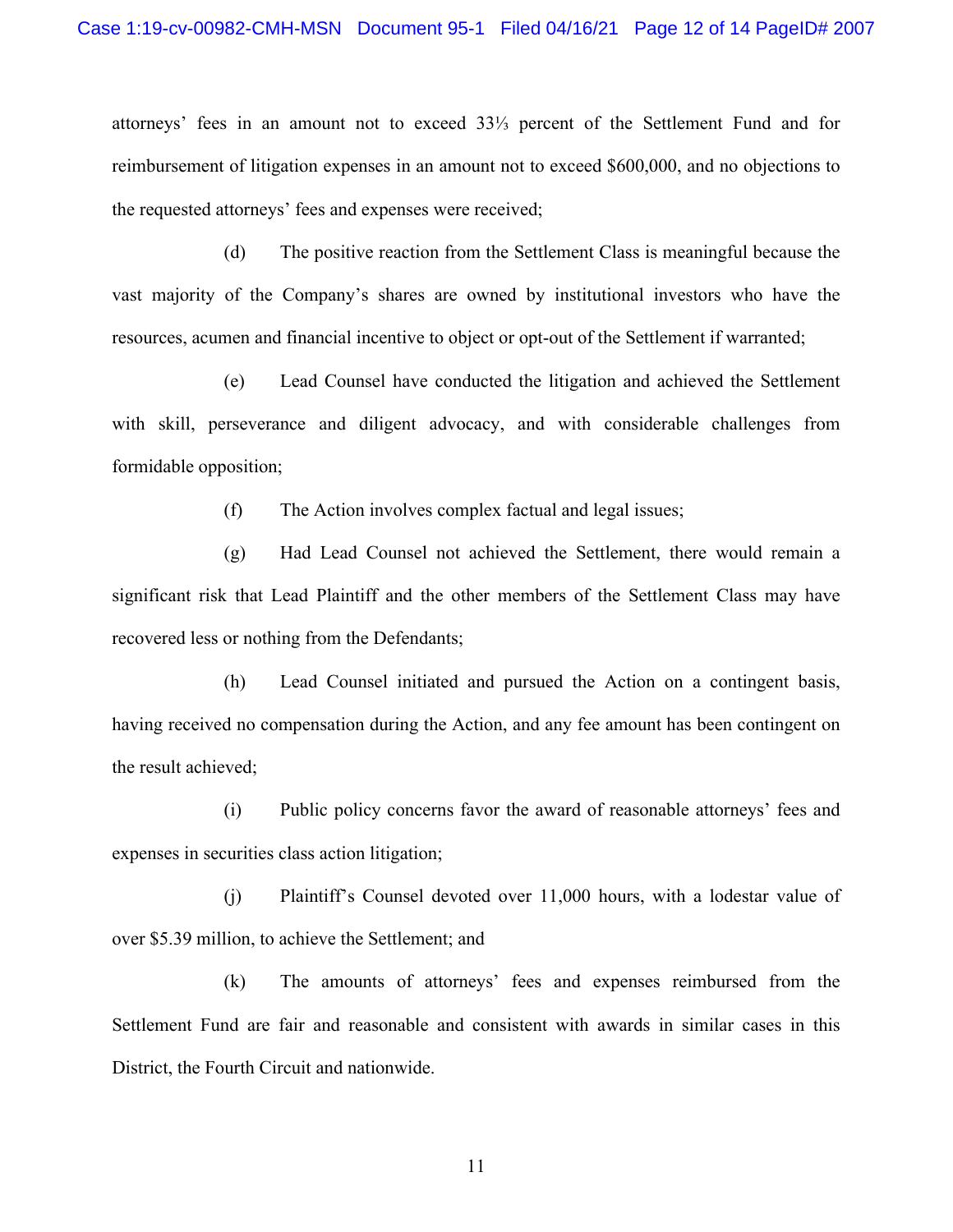18. **Reimbursement of Lead Plaintiff's Expenses:** In accordance with 15 U.S.C. § 78u-4(a)(4), the Court hereby awards the Lead Plaintiff reimbursement for its reasonable costs and expenses directly incurred in representing the Class during the prosecution of this Action in the amount of \$7,500, which shall be paid from the Settlement Fund.

19. **Retention of Jurisdiction:** Without affecting the finality of this Judgment in any way, this Court retains continuing and exclusive jurisdiction over: (a) the Parties for purposes of the administration, interpretation, implementation, and enforcement of the Settlement; (b) the disposition of the Settlement Fund; (c) any motion for an award of attorneys' fees and/or Litigation Expenses by Lead Counsel in the Action that will be paid from the Settlement Fund; (d) any motion to approve the Plan of Allocation; (e) any motion to approve the Class Distribution Order; and (f) the Settlement Class Members for all matters relating to the Action.

20. Final approval of the Settlement is in no way contingent upon approval of the Plan of Allocation or any application or motion for fees and expenses. Any appeal from the portion of this Judgment that relates solely to the Plan of Allocation or the fees and expenses granted hereunder shall in no way affect or delay the finality of this Judgment and shall not affect or delay the Effective Date of the Settlement.

21. **Modification of the Agreement of Settlement:** Without further approval from the Court, the Parties are hereby authorized to agree to and adopt such amendments or modifications of the Stipulation or any exhibits attached thereto to effectuate the Settlement that are approved of in writing and signed by or on behalf of all the Parties acting by and through their respective counsel of record in the Action so long as they: (a) are not materially inconsistent with this Judgment; and (b) do not materially limit the rights of Settlement Class Members in connection with the Settlement. Without further order of the Court, Lead Plaintiff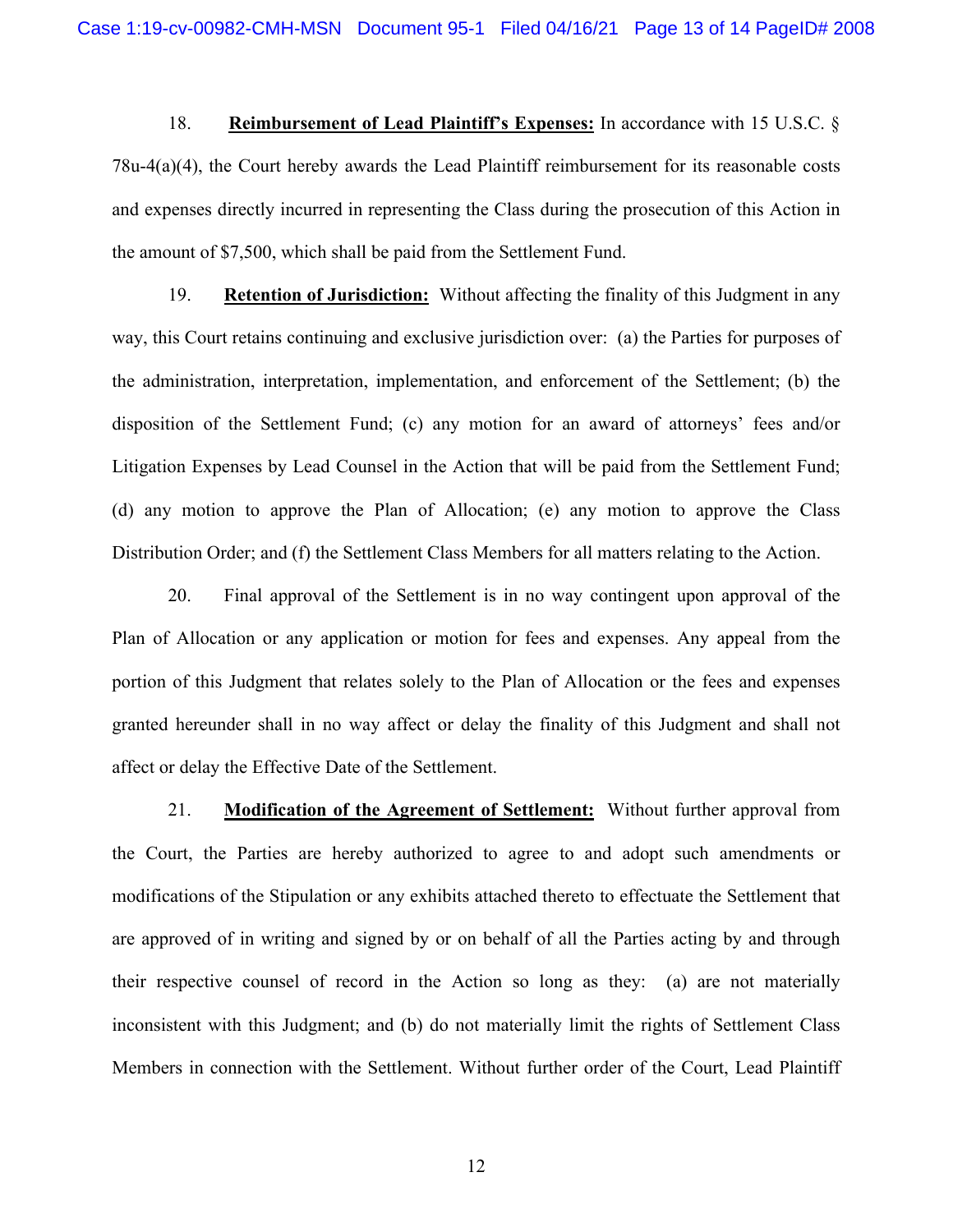and Defendants may agree to reasonable extensions of time to carry out any provisions of the Settlement.

22. **Termination of Settlement:** If the Settlement is terminated as provided in the Stipulation or the Effective Date of the Settlement otherwise fails to occur, this Judgment shall be vacated, rendered null and void and be of no further force and effect, except as otherwise provided by the Stipulation, and this Judgment shall be without prejudice to the rights of Lead Plaintiff, the other Settlement Class Members and the Defendant Releasees, and the Parties shall revert to their respective positions in the Action as of November 6, 2020, as provided in the Stipulation.

23. **Entry of Final Judgment:** There is no just reason to delay the entry of this Judgment as a final judgment in this Action. Accordingly, the Clerk of the Court is expressly directed to immediately enter this final judgment in this Action.

SO ORDERED this day of  $\qquad \qquad$ , 2021.

 $\mathcal{L}_\mathcal{L}$  , which is a set of the set of the set of the set of the set of the set of the set of the set of the set of the set of the set of the set of the set of the set of the set of the set of the set of the set of The Honorable Claude M. Hilton United States District Judge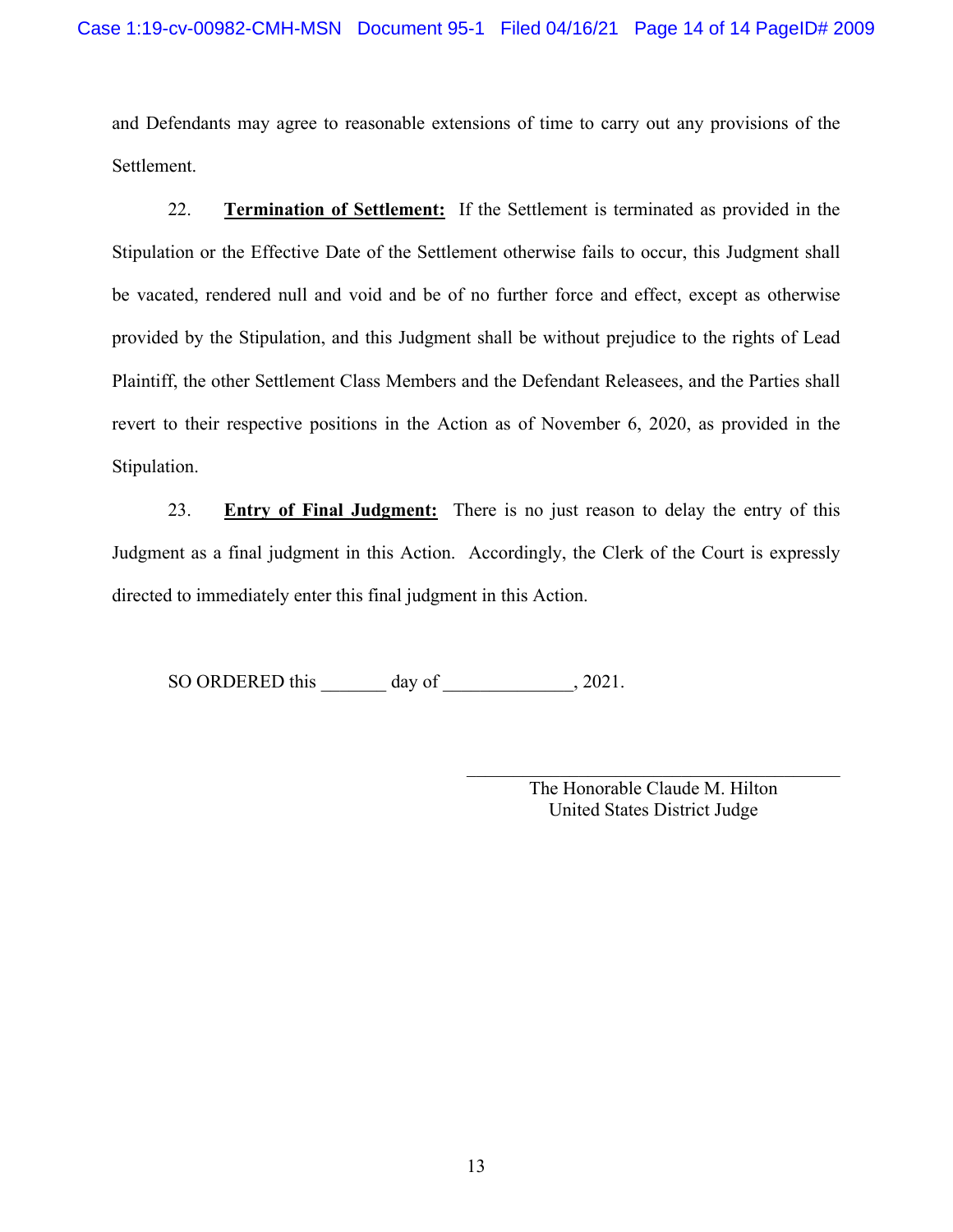# **EXHIBIT B**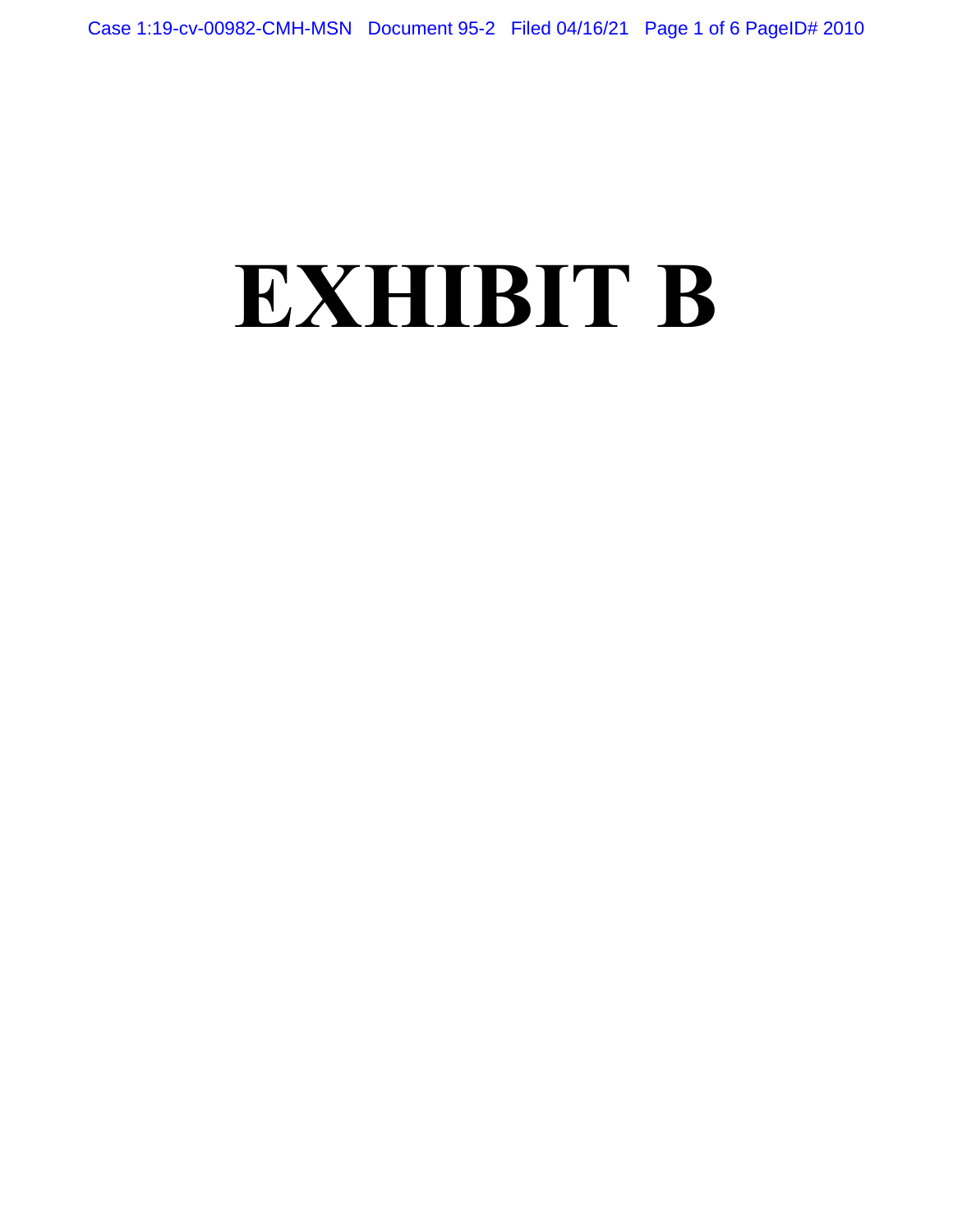# UNITED STATES DISTRICT COURT EASTERN DISTRICT OF VIRGINIA ALEXANDRIA DIVISION

| PLYMOUTH COUNTY RETIREMENT SYSTEM,<br>Individually and On Behalf of All Others Similarly<br>Situated,    | Case No. 1:19-cv-00982-CMH-MSN |
|----------------------------------------------------------------------------------------------------------|--------------------------------|
| Plaintiff,<br>V.                                                                                         |                                |
| GTT COMMUNICATIONS, INC., RICHARD D.<br>CALDER, JR., CHRIS MCKEE, MICHAEL<br>SICOLI, and GINA NOMELLINI, |                                |
| Defendants.                                                                                              |                                |

# **SUPPLEMENTAL DECLARATION OF LUIGGY SEGURA REGARDING: (A) CONTINUED MAILING OF THE NOTICE AND CLAIM FORM; (B) CALL CENTER SERVICES; (C) SETTLEMENT WEBSITE MAINTENANCE; (D) CLAIMS RECEIVED; AND (E) REPORTS ON OBJECTIONS AND REQUESTS FOR EXCLUSION RECEIVED**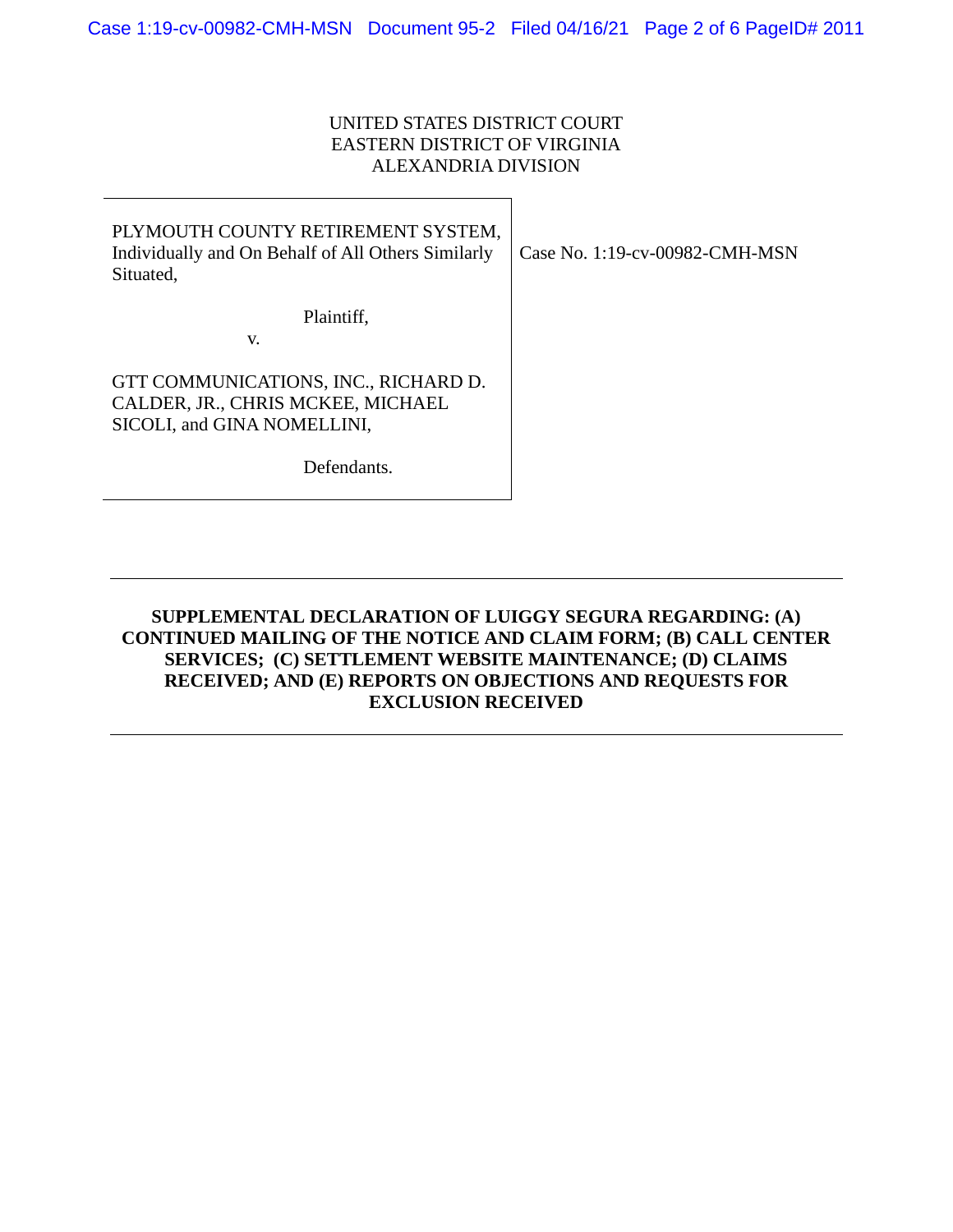I, Luiggy Segura, hereby declare under penalty of perjury as follows:

1. I am the Senior Director of Securities Class Actions at JND Legal Administration ("JND"). Pursuant to the Court's January 28, 2021 Order Preliminarily Approving Settlement and Providing for Notice (ECF No. 89) (the "Preliminary Approval Order"), Lead Counsel was authorized to retain JND as the Claims Administrator in connection with the Settlement of the above-captioned action (the "Action").<sup>1</sup>

2. I submit this Declaration as a supplement to my previously filed declaration, the Declaration of Luiggy Segura Regarding: (A) Mailing of the Notice and Claim Form; (B) Publication of the Summary Notice; (C) Call Center Services; (D) the Settlement Website; and (E) Reports on Objections or Requests for Exclusion Received, dated March 19, 2021 (the "Initial Mailing Declaration").

3. I am over 21 years of age and am not a party to the Action. The following statements are based on my personal knowledge of the facts and information provided by JND employees working under my supervision, and, if called as a witness, I could and would testify competently thereto.

### **I. CONTINUED MAILING OF THE NOTICE AND CLAIM FORM**

4. Since the execution of the Initial Mailing Declaration, JND has continued to disseminate copies of the Notice of (I) Proposed Settlement and Plan of Allocation; (II) Settlement Fairness Hearing; and (III) Motion for an Award of Attorneys' Fees and Reimbursement of Litigation Expenses (the "Notice"), and the Proof of Claim Form (the "Claim Form" and, together with the Notice, the "Notice Packet"), in response to requests from potential

<sup>&</sup>lt;sup>1</sup> Unless otherwise defined herein, all capitalized terms have the meanings ascribed to them in the Stipulation and Agreement of Settlement dated December 14, 2020 (ECF No. 84-1) (the "Stipulation").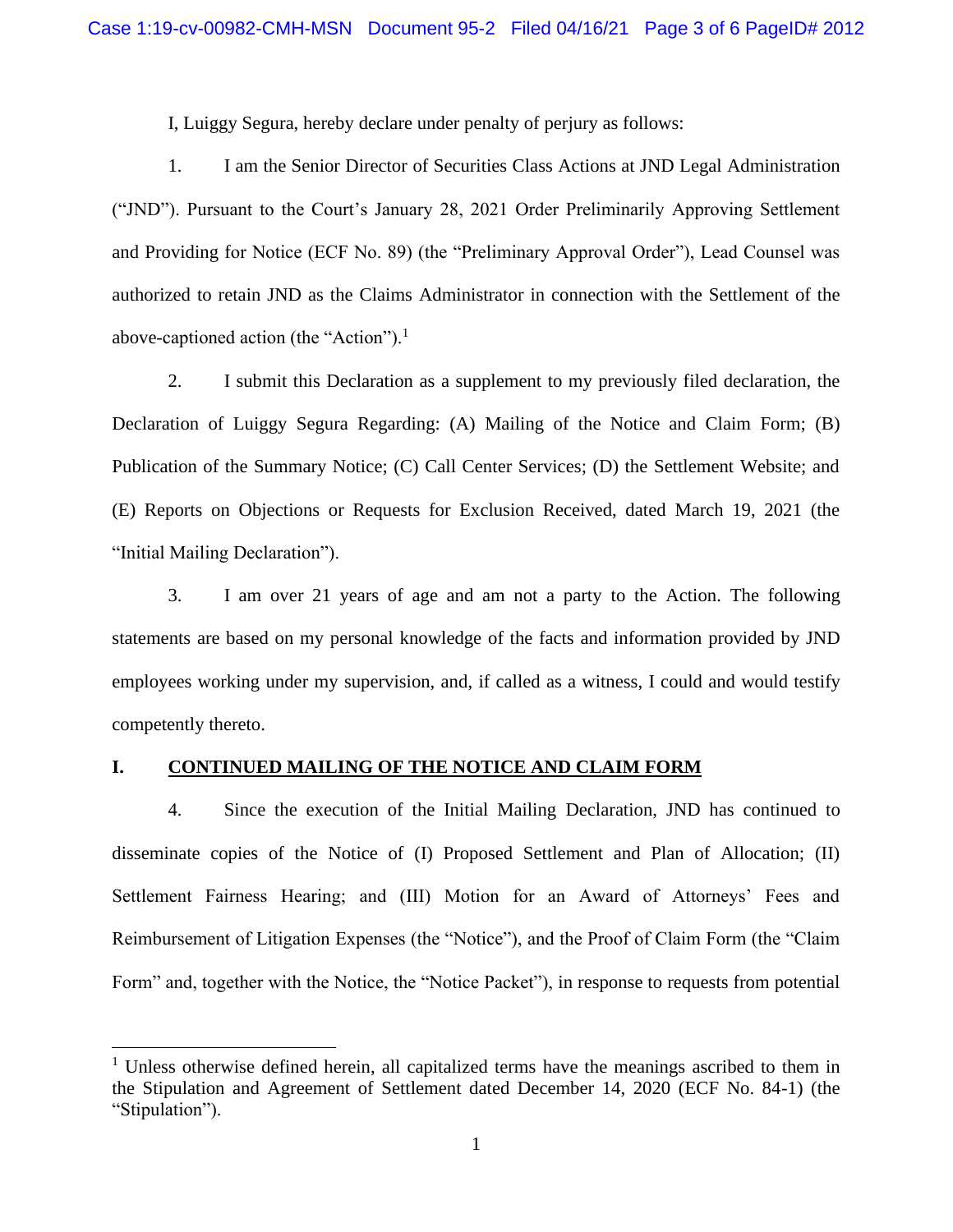Class Members and brokers or nominees. From inception of this administration through April 13, 2021, JND has mailed a total of 22,998 Notice Packets to potential Class Members and brokers or nominees.

5. From inception of this administration through April 13, 2021, 398 Notice and Claim Forms have been returned to JND by the United States Postal Service ("USPS") as undelivered as addressed. The USPS provided updated addresses for 205 of the undelivered Notice and Claim Forms, and JND forwarded notices to these updated addresses. In addition, JND re-mailed 46 Notice and Claim Forms to updated addresses located by JND through advanced address searches.

### **II. UPDATE ON CALL CENTER SERVICES**

6. JND continues to maintain the case specific, toll-free telephone helpline, 1-888- 906-0555, which became operational on or about February 11, 2021, with an interactive voice response system and live operators to accommodate potential Settlement Class Members who may have questions about the Action and the Settlement. JND has promptly responded to each telephone inquiry and will continue to respond to potential Settlement Class Members' inquiries. JND will continue operating and maintaining the toll-free telephone helpline until the conclusion of this administration.

#### **III. UPDATE ON THE SETTLEMENT WEBSITE**

7. JND also continues to maintain the website dedicated to the Settlement, www.GTTSecuritiesLitigation.com (the "Settlement Website"), which became operational on or about February 11, 2021, and is accessible 24 hours a day, 7 days a week. Copies of the Notice, Claim Form, Stipulation, redacted Second Amended Complaint, Preliminary Approval Oder, Lead Plaintiff's Motion for Final Approval of Class Action Settlement, Plan of Allocation and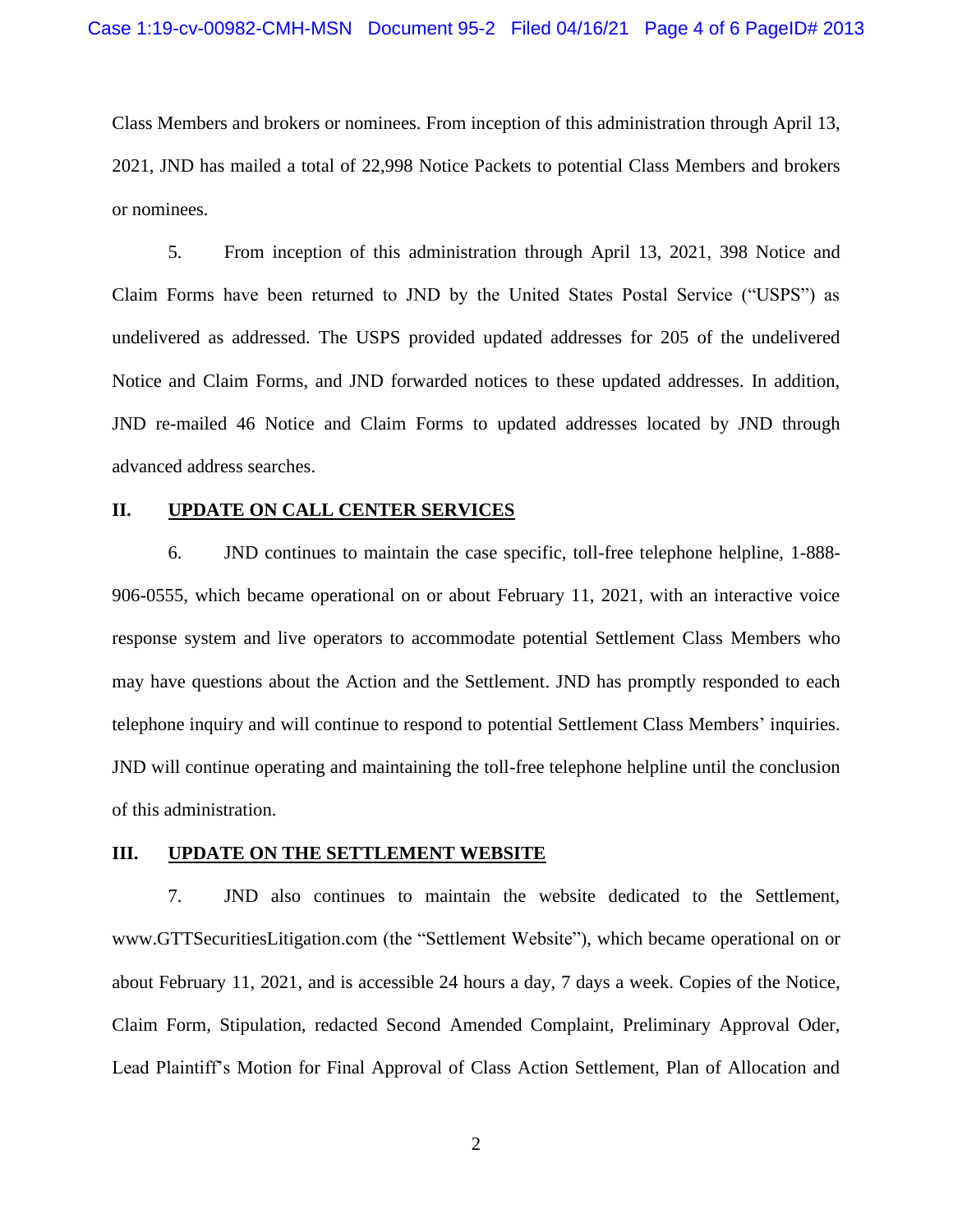Request for Attorneys' Fees and Expenses, and other documents related to the Action are posted on the Settlement Website and are available for downloading. JND will continue operating, maintaining and, as appropriate, updating the Settlement Website with relevant case information until the conclusion of this administration.

### **IV. REPORT ON CLAIMS RECEIVED**

8. The Notice Packet instructed potential Settlement Class members to submit their claims so that they are postmarked no later than June 6, 2021. As of April 13, 2021, JND has received approximately 543 Claim Forms. As is typical in securities cases of this nature, the majority of institutional investors, brokers, and nominees file claims electronically at or near the filing deadline. Accordingly, the response rate to date is consistent with our experience in other securities class action claims administrations.

9. JND will provide the Court with the results of this administration, including the total number of Claim Forms received and the total Recognized Loss Amounts, in connection with Counsel's motion for distribution of the Net Settlement Fund.

# **V. REPORT ON OBJECTIONS AND REQUESTS FOR EXCLUSION**

10. The Notice, Summary Notice, and the Settlement Website informed Settlement Class Members that requests for exclusion from the Settlement Class must have been received by April 2, 2021. The Notice directed Settlement Class Members who wished to request exclusion to mail their request to GTT Securities Litigation, EXCLUSIONS, c/o JND Legal Administration, PO Box 91247, Seattle, WA 98111. JND has monitored all mail delivered to the P.O. Box.

11. As of April 13, 2021, well past the deadline, JND has not received any valid requests for exclusion.